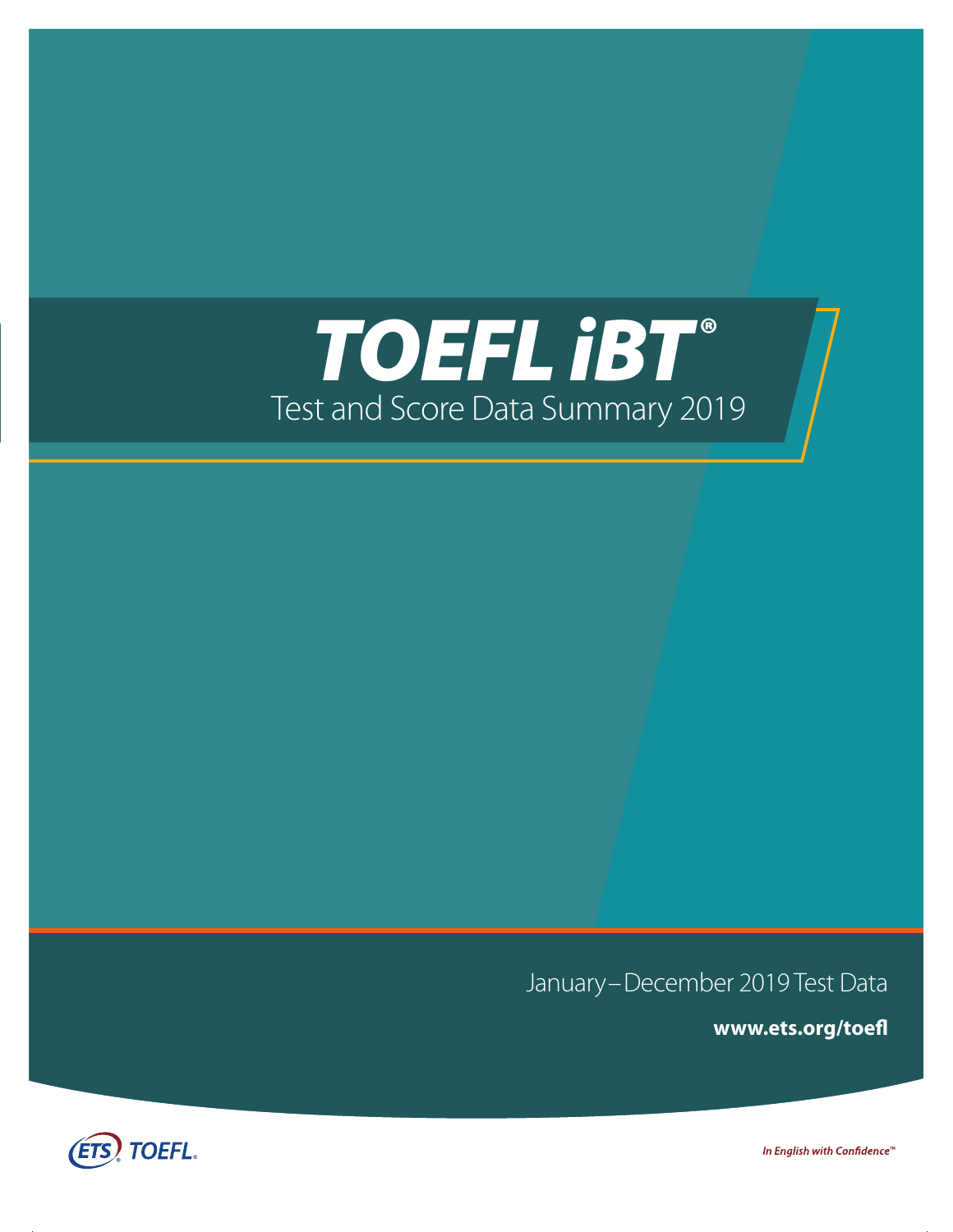# **Table of Contents**

| Table 1.  | Observed Minimum and Maximum TOEFL IBT Section and Total Scores5                   |
|-----------|------------------------------------------------------------------------------------|
| Table 2.  |                                                                                    |
| Table 3.  | Percentile Ranks for TOEFL IBT Scores - High School Level Students*                |
| Table 4.  | Percentile Ranks for TOEFL IBT Scores - Two Year College Students*  8              |
| Table 5.  | Percentile Ranks for TOEFL iBT Scores - Undergraduate Level Students* 9            |
| Table 6.  | Percentile Ranks for TOEFL IBT Scores - Graduate Level Students in                 |
|           |                                                                                    |
| Table 7.  | Percentile Ranks for TOEFL IBT Scores - Graduate Level Students in                 |
|           |                                                                                    |
| Table 8.  | Percentile Ranks for TOEFL IBT Scores - Applicants for English Language Schools*12 |
| Table 9.  | Percentile Ranks for TOEFL IBT Scores - Applicants for Professional License*13     |
| Table 10. | Percentile Ranks for TOEFL IBT Scores - Applicants for Employment <sup>*</sup> 14  |
| Table 11. | Percentile Ranks for TOEFL IBT Scores - Applicants for Immigration* 15             |
| Table 12. |                                                                                    |
| Table 13. | Means and Standard Deviations for TOEFL IBT Section and Total Scores, Males*17     |
| Table 14. | Means and Standard Deviations for TOEFL IBT Section and Total Scores, Females*  18 |
| Table 15. | TOEFL IBT Total and Section Score Means - All Examinees Classified by              |
|           |                                                                                    |
| Table 16. | TOEFL IBT Total and Section Score Means - All Examinees Classified by              |
|           |                                                                                    |

For additional information about the *TOEFL* test, visit *[www.ets.org/toefl](http://www.ets.org/toefl)*.

Copyright © 2020 by Educational Testing Service. All rights reserved. ETS, the ETS logo, MEASURING THE POWER OF LEARNING, GRADUATE RECORD EXAMINATIONS, TOEFL, and TOEFL IBT are registered trademarks of Educational Testing Service (E T S) in the United States and other countries. COLLEGE BOARD is a registered trademark of the College Entrance Examination Board. A single copy of this publication may be downloaded for individual use. No part of this publication may be reproduced or transmitted in any form<br>or by any means without permission in writing from Educational Testing Servic in accordance with all applicable copyright and trademark laws. Permission requests may be made online at **[www.ets.org](http://www.ets.org)** or sent to Educational Testing Service, Office of the General Counsel,

Attn: Permissions Administrator, Rosedale Road, MS 04C, Princeton, NJ 08541, USA.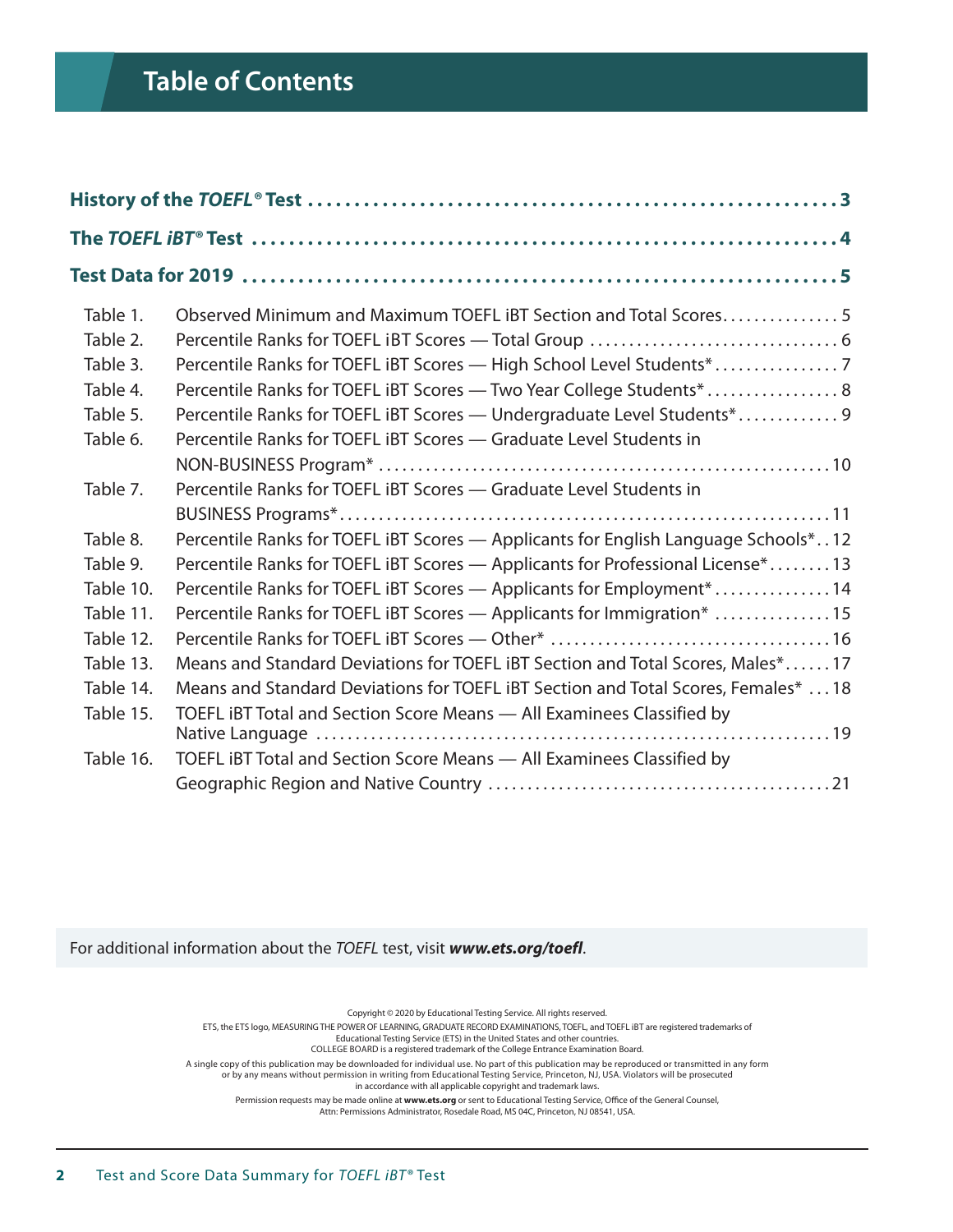<span id="page-2-0"></span>The TOEFL® test is designed to measure the English-language proficiency of people whose native language is not English. TOEFL scores are accepted by more than 10,000 colleges, universities, and licensing agencies in more than 150 countries. The test is also used by governments, and scholarship and exchange programs worldwide.

**The TOEFL Program** — A national council on the testing of English as a foreign language was formed in 1962; its members were representatives of more than 30 private organizations and government agencies concerned with the English-language proficiency of non-native speakers of English who wished to study at colleges and universities in the United States. The council supported the development of the TOEFL test for use starting in 1963-64. Financed by grants from the Ford and Danforth Foundations, the TOEFL program was first administered by the Modern Language Association. In 1965, the College Board<sup>®</sup> and Educational Testing Service® (ETS®) assumed joint responsibility for the program. Because many who take the TOEFL test are potential graduate students, a cooperative arrangement for the operation of the program was entered into by ETS, the College Board, and the Graduate Record Examinations<sup>®</sup> Board in 1973. Under this arrangement, ETS is responsible for administering the TOEFL program with guidance from the TOEFL Board.

The TOEFL Board is comprised of 16 members. Some are affiliated with such institutions and agencies as undergraduate and graduate schools, community colleges, nonprofit educational exchange organizations, and other public and private agencies with an interest in international education. Other members are specialists in the field of English as a foreign or second language.

**Development of the Test** — The test originally contained five sections. As a result of extensive research, a threesection test was developed and introduced in 1976. In July 1995, the test item format was modified somewhat within the same three-section structure. In recent years, various constituencies called for a new TOEFL test that would (1) be more reflective of communicative competence models; (2) include more constructed-response tasks and direct measures of writing and speaking; (3) include tasks that integrate the language modalities tested; and (4) provide more information than the paper-based TOEFL test (TOEFL PBT) about the ability of international students to use English in an academic environment. Accordingly, the TOEFL Board initiated a broad effort under which language testing will evolve in the twenty-first century. The introduction of the computer-based TOEFL test (TOEFL CBT) in 1998 was the first incremental step in this broad test-improvement effort.

The next step was the introduction of the *TOEFL iBT*<sup>®</sup> test, delivered via the internet, in September 2005. The TOEFL IBT test assesses all four language skills (reading, listening, speaking, and writing) that are important for effective communication. The test emphasizes integrated skills and provides better information about test takers' ability to communicate in an academic setting and their readiness for academic coursework. The test was first launched in the United States and was gradually rolled out worldwide during 2005 and 2006.

As the TOEFL IBT test was introduced in an area, TOEFL CBT testing was discontinued after a period of overlap to ensure a smooth transition. The final administration of the TOEFL CBT test was held in September 2006. TOEFL paper-delivered testing is being phased out and is currently offered only in locations where testing via the internet is not available. This TOEFL Test and Score Data Summary contains information about TOEFL IBT test takers.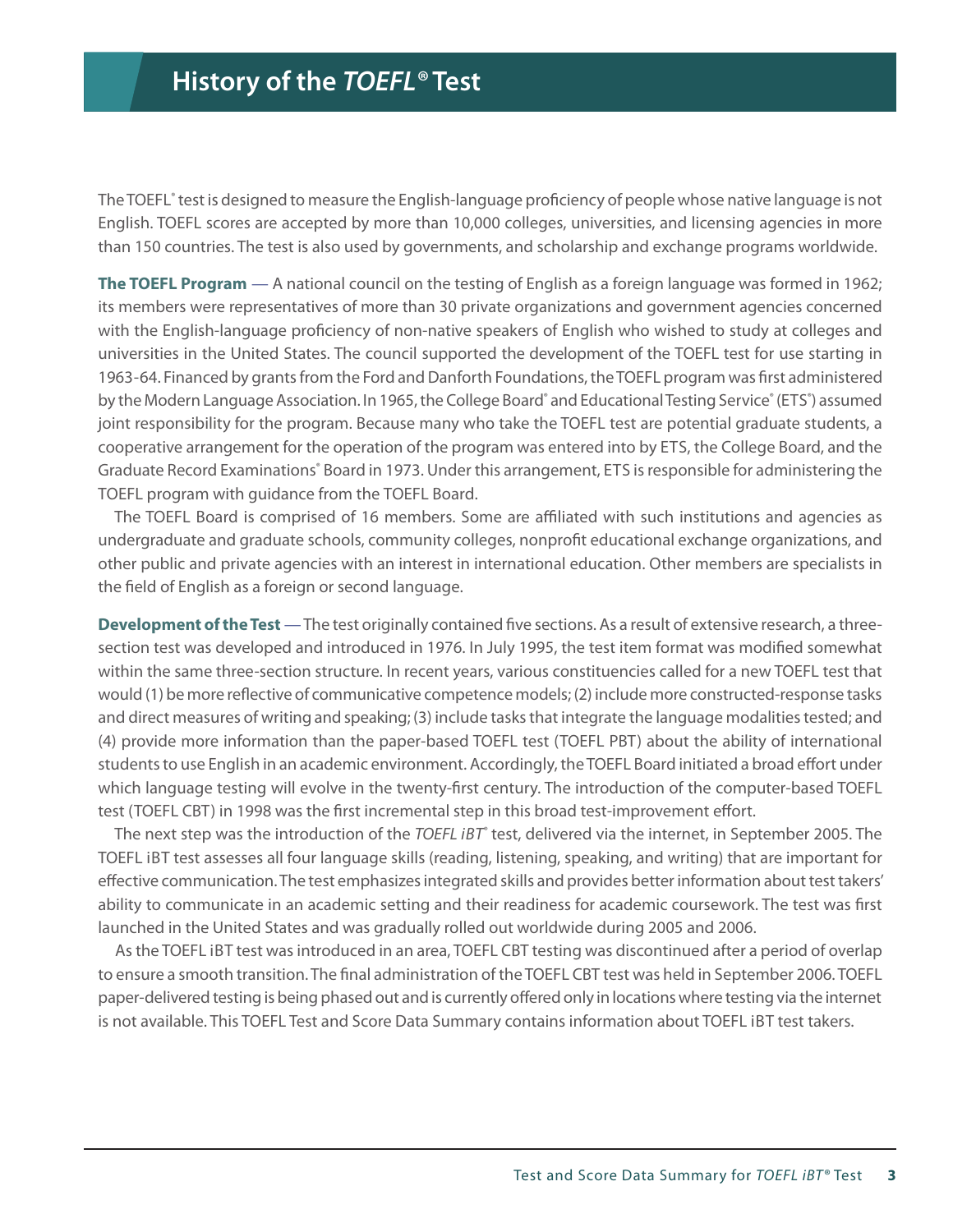# <span id="page-3-0"></span>**The** *TOEFL iBT®* **Test**

The TOEFL iBT test was introduced in the United States in September 2005 and was gradually introduced worldwide during 2005 and 2006. The test was developed in response to a request by institutions to provide a test that would measure non-native speakers' ability to **communicate** in English in an academic setting.

The TOEFL iBT test:

- y Measures the ability to communicate by combining, or integrating, all four language skills Reading, Listening, Speaking, and Writing
- Is 100% academically focused, measuring the kind of English used in academic settings
- Provides fair and objective scoring
- Provides valid and reliable information to support score users in making effective decisions regarding a test taker's English-language proficiency

Test takers have approximately three hours to complete the test, and all four sections are taken on the same day. The Reading section measures the ability to understand academic reading material written in English, and the Listening section measures the ability to understand spoken English as it is used in colleges and universities. The Speaking section consists of tasks that measure the ability to speak in English in an academic setting. The Writing section consists of two tasks that measure the ability to write in English in a way that is appropriate for college and university coursework. Some questions in the Speaking and Writing sections require test takers to combine, or integrate, information from more than one source. For example, test takers are asked to read a passage, listen to a short lecture about a topic, and then speak or write in response. These integrated tasks are designed to simulate the academic experience.

Internet delivery enables ETS to deliver the test at official test centers in more locations. Speaking and writing tasks receive multiple ratings to provide unbiased, objective evaluations of the responses.

**Test Preparation** — The TOEFL Program offers many test preparation products, both for free and for purchase, including free practice questions from all four sections of the test. The Reading and Listening sections are interactive and sample responses are provided for the Writing and Speaking questions.

For more information about test prep, visit the TOEFL website at *[www.ets.org/toefl](http://www.ets.org/toefl)*.

Visit the TOEFL website at *[www.ets.org/toefl](http://www.ets.org/toefl)* for the most up-to-date information.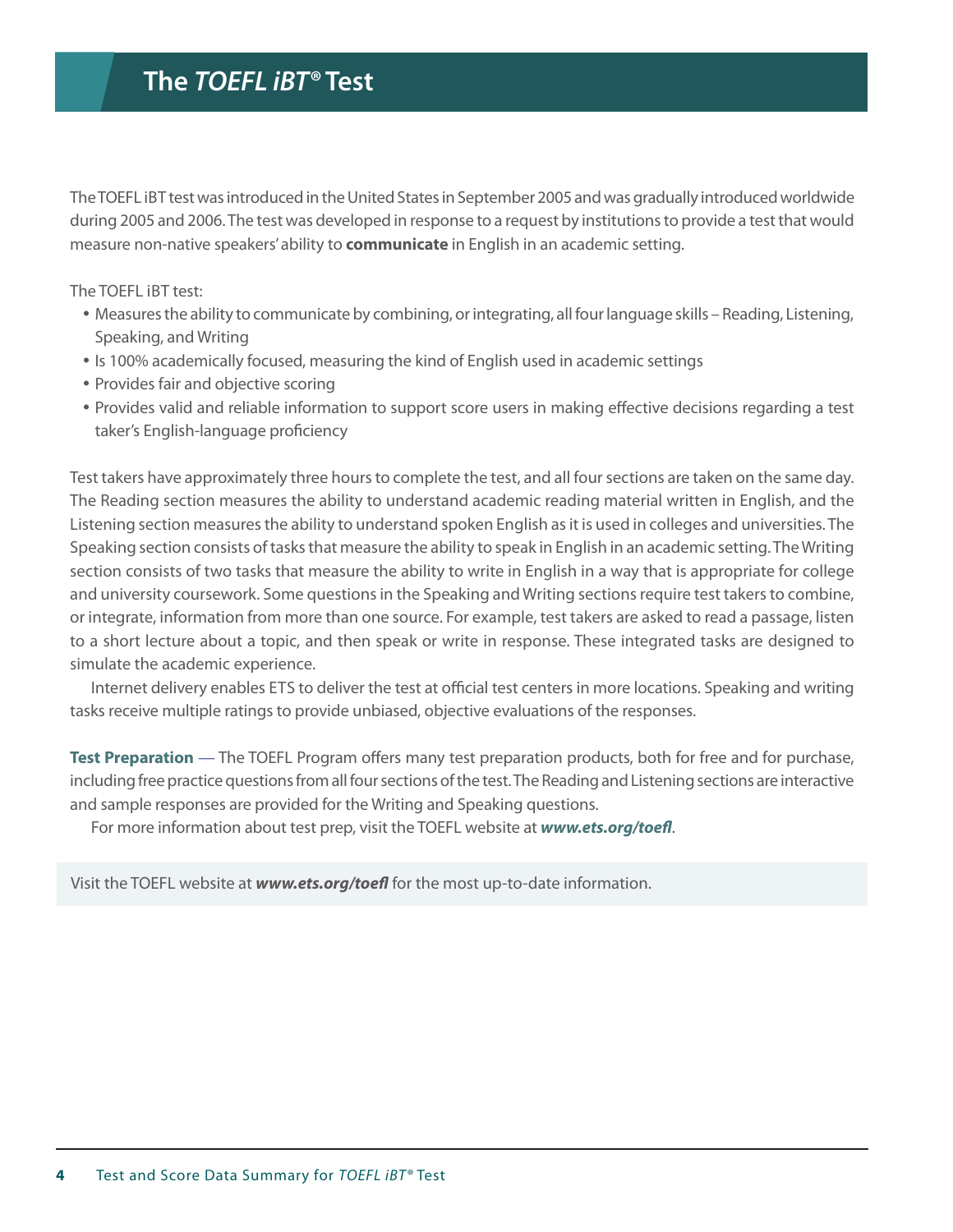<span id="page-4-0"></span>The data presented in the tables below are based on test takers who took the *TOEFL iBT®* test between January 2019 and December 2019.

#### **Table 1. Observed Minimum and Maximum TOEFL iBT Section and Total Scores**

| <b>Section</b> | Min.           | Max. |
|----------------|----------------|------|
| 1. Reading     | $\overline{0}$ | 30   |
| 2. Listening   | 0              | 30   |
| 3. Speaking    | $\overline{0}$ | 30   |
| 4. Writing     | $\mathbf{0}$   | 30   |
| <b>Total</b>   | $\overline{0}$ | 120  |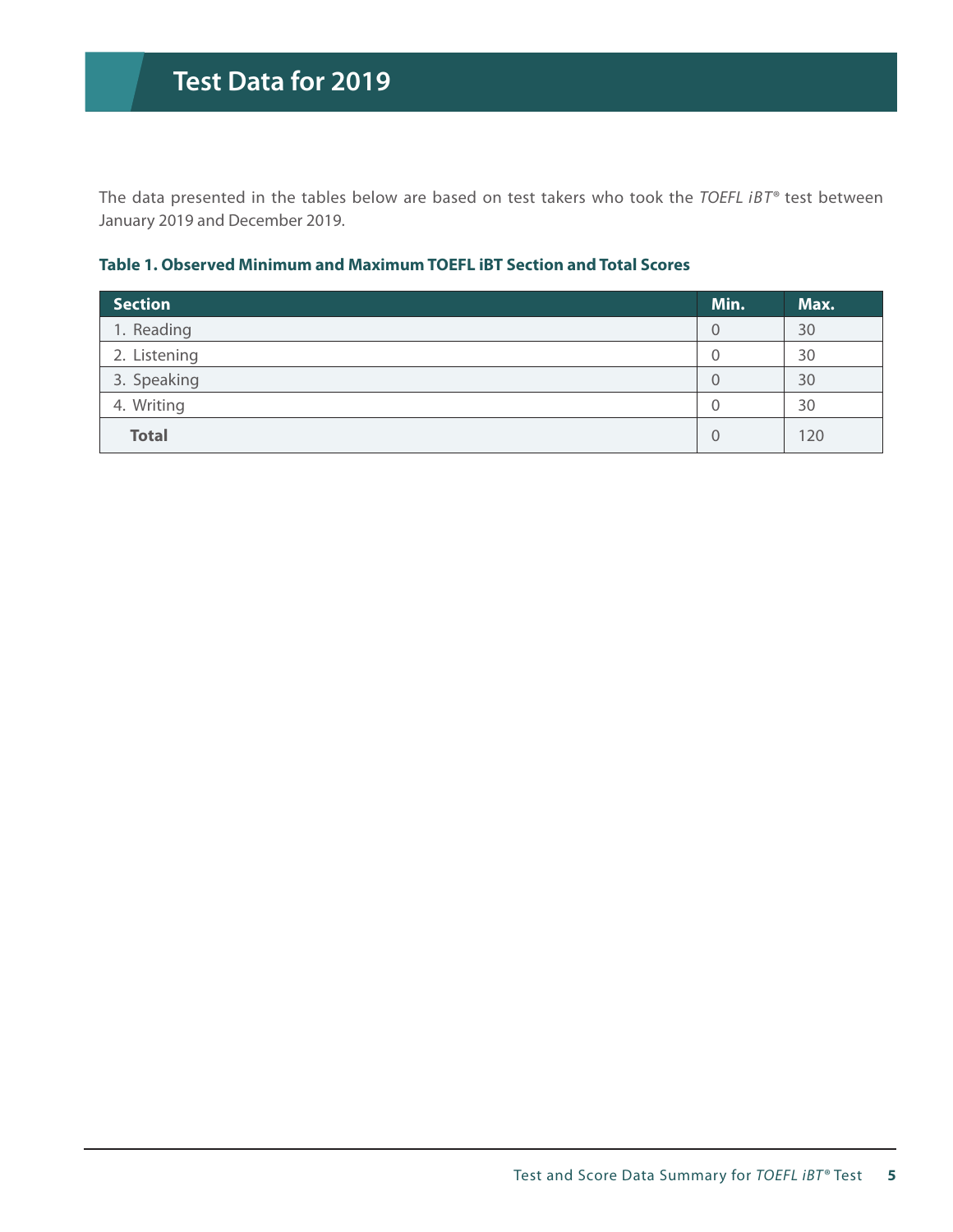# <span id="page-5-0"></span>**Table 2. Percentile Ranks for** *TOEFL i B T®* **Scores — Total Group**

| <b>Scale Score</b> | <b>Reading</b> | <b>Listening</b>          | <b>Speaking</b> | <b>Writing</b>            | <b>Total Scale</b><br><b>Score</b> | <b>Percentile</b><br><b>Rank</b> |
|--------------------|----------------|---------------------------|-----------------|---------------------------|------------------------------------|----------------------------------|
| 30                 | 95             | 95                        | 98              | 99                        | 120                                | 100                              |
| 29                 | 88             | 89                        | 97              | 98                        | 116                                | 99                               |
| 28                 | 81             | 83                        | 95              | 95                        | 112                                | 96                               |
| 27                 | 74             | 77                        | 92              | 91                        | 108                                | 92                               |
| 26                 | 68             | 72                        | 88              | 87                        | 104                                | 86                               |
| 25                 | 62             | 66                        | 83              | 81                        | 100                                | 78                               |
| 24                 | 57             | 59                        | 77              | 73                        | 96                                 | 70                               |
| 23                 | 51             | 53                        | 65              | 66                        | 92                                 | 61                               |
| 22                 | 46             | 48                        | 54              | 57                        | 88                                 | 53                               |
| 21                 | 41             | 42                        | 45              | 46                        | 84                                 | 45                               |
| 20                 | 36             | 37                        | 38              | 35                        | 80                                 | 38                               |
| 19                 | 31             | 32                        | 29              | 29                        | 76                                 | 31                               |
| 18                 | 27             | 28                        | 22              | 23                        | 72                                 | 25                               |
| 17                 | 23             | 24                        | 16              | 18                        | 68                                 | 20                               |
| 16                 | 20             | 20                        | 11              | 14                        | 64                                 | 16                               |
| 15                 | 17             | 17                        | $\,8\,$         | 11                        | 60                                 | 13                               |
| 14                 | 14             | 14                        | 5               | 8                         | 56                                 | 10                               |
| 13                 | 12             | 11                        | $\overline{4}$  | $\sqrt{6}$                | 52                                 | $\,8\,$                          |
| 12                 | 10             | 9                         | 3               | 5                         | 48                                 | 6                                |
| 11                 | $\,8\,$        | $\,8\,$                   | $\overline{2}$  | 3                         | 44                                 | $\overline{4}$                   |
| 10                 | $\sqrt{6}$     | $\sqrt{6}$                | $\sqrt{2}$      | $\overline{2}$            | 40                                 | $\mathsf 3$                      |
| $\mathsf 9$        | 5              | 5                         | 1               | $\mathbf{1}$              | 36                                 | $\overline{2}$                   |
| $\,8\,$            | $\overline{4}$ | $\overline{4}$            | $\mathbf{1}$    | $\ensuremath{\mathbb{1}}$ | 32                                 | $\mathbbm{1}$                    |
| $\overline{7}$     | $\mathsf{3}$   | $\overline{2}$            | $\mathbf 1$     |                           | 28                                 | 1                                |
| $\sqrt{6}$         | $\overline{2}$ | $\overline{2}$            | $\mathbf{1}$    | $\bullet$                 | 24                                 |                                  |
| 5                  | $\overline{2}$ | $\ensuremath{\mathsf{1}}$ |                 |                           | 20                                 |                                  |
| $\overline{4}$     | $\mathbf{1}$   | $\mathbf{1}$              |                 |                           | 16                                 |                                  |
| $\overline{3}$     | $\mathbf{1}$   |                           |                 |                           | 12                                 |                                  |
| $\overline{2}$     |                |                           |                 |                           | $\,8\,$                            |                                  |
| $\mathbf{1}$       |                | $\ddot{\phantom{0}}$      |                 |                           | $\overline{4}$                     |                                  |
| $\mathbf 0$        |                |                           |                 |                           | $\mathbf 0$                        |                                  |
|                    |                |                           |                 |                           |                                    |                                  |
| Mean               | 21.2           | 20.9                      | 20.6            | 20.5                      | Mean                               | 83                               |
| S.D.               | 6.6            | 6.4                       | 4,4             | 4.7                       | S.D.                               | 19                               |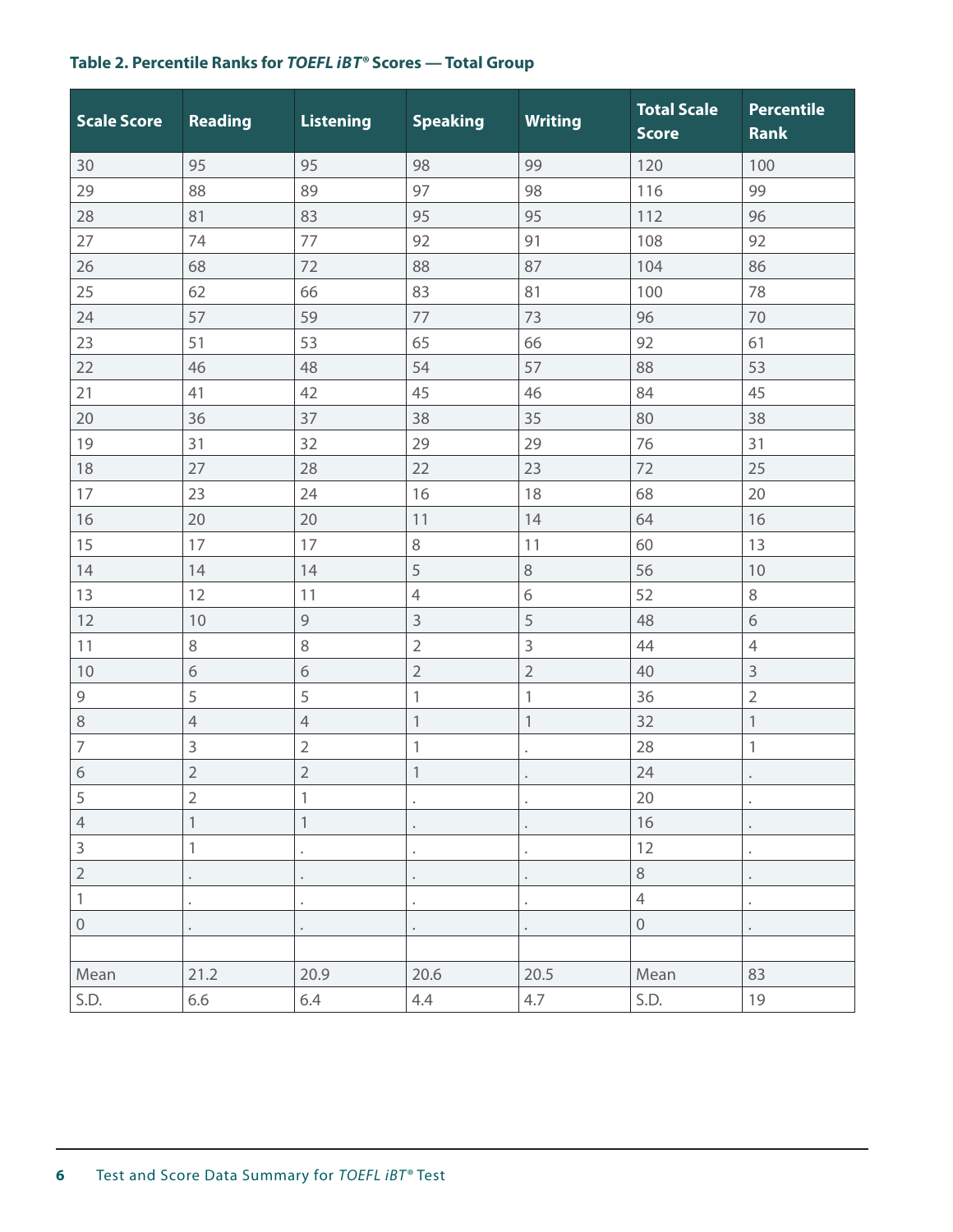<span id="page-6-0"></span>

|  | Table 3. Percentile Ranks for <i>TOEFL iBT®</i> Scores — High School Level Students* |
|--|--------------------------------------------------------------------------------------|
|  |                                                                                      |

| <b>Scale Score</b>        | Reading                   | <b>Listening</b>          | <b>Speaking</b>           | <b>Writing</b> | <b>Total Scale</b><br><b>Score</b> | <b>Percentile</b><br><b>Rank</b> |
|---------------------------|---------------------------|---------------------------|---------------------------|----------------|------------------------------------|----------------------------------|
| 30                        | 97                        | 97                        | 99                        | 100            | 120                                | 100                              |
| 29                        | 94                        | 93                        | 98                        | 99             | 116                                | 100                              |
| 28                        | 90                        | 89                        | 97                        | 97             | 112                                | 98                               |
| 27                        | 85                        | 84                        | 95                        | 94             | 108                                | 96                               |
| 26                        | 81                        | 80                        | 92                        | 91             | 104                                | 92                               |
| 25                        | 76                        | 75                        | 88                        | 86             | 100                                | 86                               |
| 24                        | 72                        | 70                        | 82                        | 80             | 96                                 | 79                               |
| 23                        | 67                        | 64                        | 69                        | 74             | 92                                 | 72                               |
| 22                        | 63                        | 59                        | 58                        | 67             | 88                                 | 65                               |
| 21                        | 58                        | 54                        | 50                        | 56             | 84                                 | 58                               |
| 20                        | 53                        | 49                        | 42                        | 45             | 80                                 | 51                               |
| 19                        | 49                        | 44                        | 33                        | 38             | 76                                 | 44                               |
| 18                        | 45                        | 39                        | 26                        | 32             | 72                                 | 38                               |
| 17                        | 40                        | 35                        | 19                        | 26             | 68                                 | 33                               |
| 16                        | 36                        | 31                        | 15                        | 22             | 64                                 | 28                               |
| 15                        | 32                        | 27                        | 11                        | 18             | 60                                 | 23                               |
| 14                        | 28                        | 23                        | 9                         | 14             | 56                                 | 19                               |
| 13                        | 24                        | 20                        | 6                         | 11             | 52                                 | 15                               |
| 12                        | 21                        | 17                        | 5                         | $\,8\,$        | 48                                 | 12                               |
| 11                        | 18                        | 14                        | $\sqrt{4}$                | 6              | 44                                 | $\mathsf 9$                      |
| $10$                      | 15                        | 11                        | 3                         | $\overline{4}$ | 40                                 | $\overline{7}$                   |
| $\mathsf 9$               | 13                        | $\mathsf 9$               | $\overline{2}$            | 3              | 36                                 | 5                                |
| 8                         | 10                        | $\overline{7}$            | $\overline{2}$            | $\overline{2}$ | 32                                 | $\mathsf{3}$                     |
| $\overline{7}$            | $\,8\,$                   | 5                         | $\mathbf{1}$              | $\mathbf 1$    | 28                                 | $\overline{2}$                   |
| $\sqrt{6}$                | $\overline{6}$            | $\overline{4}$            | $\mathbf{1}$              | $\mathbf{1}$   | 24                                 | $\mathbf{1}$                     |
| 5                         | 5                         | $\mathsf 3$               | 1                         | 1              | 20                                 | 1                                |
| $\overline{4}$            | 3                         | $\overline{2}$            | $\ensuremath{\mathsf{1}}$ |                | 16                                 |                                  |
| 3                         | $\overline{2}$            | $\mathbbm{1}$             | 1                         |                | 12                                 |                                  |
| $\overline{c}$            | $\ensuremath{\mathbb{1}}$ | $\ensuremath{\mathsf{1}}$ |                           |                | $\,8\,$                            |                                  |
| $\ensuremath{\mathsf{1}}$ |                           |                           |                           |                | $\sqrt{4}$                         |                                  |
| $\mathbf 0$               |                           |                           |                           |                | $\mathbf 0$                        |                                  |
|                           |                           |                           |                           |                |                                    |                                  |
| Mean                      | 18.0                      | 18.9                      | 19.9                      | 19.2           | Mean                               | 76                               |
| S.D.                      | 7.4                       | $7.0\,$                   | 4.6                       | 5.0            | S.D.                               | 22                               |

\*Based on examinees who indicated that they were applying for admission to high school.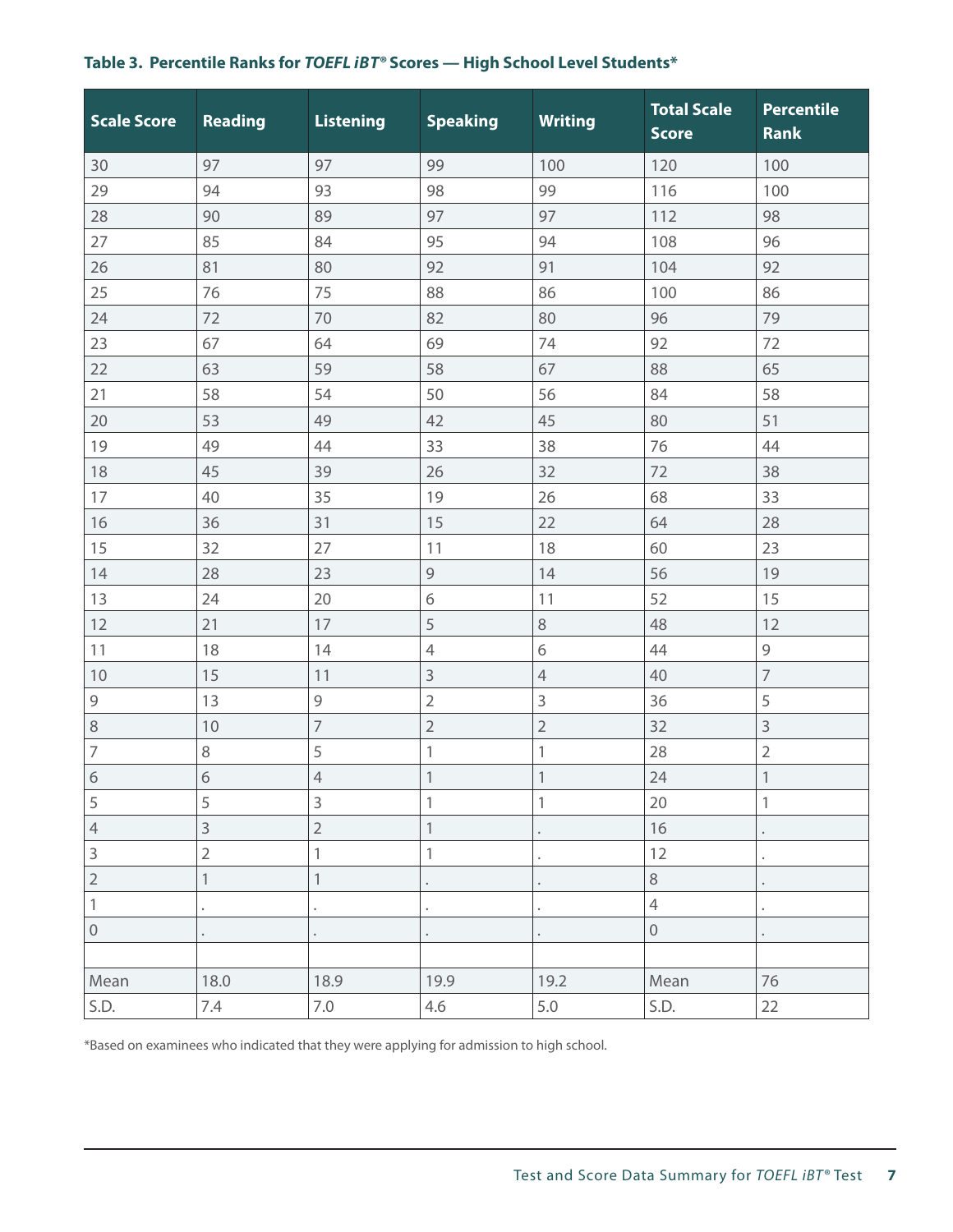# <span id="page-7-0"></span>**Table 4. Percentile Ranks for** *TOEFL i B T®* **Scores — Two Year College Students\***

| <b>Scale Score</b> | <b>Reading</b> | <b>Listening</b> | <b>Speaking</b>           | <b>Writing</b>            | <b>Total Scale</b><br><b>Score</b> | <b>Percentile</b><br><b>Rank</b> |
|--------------------|----------------|------------------|---------------------------|---------------------------|------------------------------------|----------------------------------|
| 30                 | 98             | 98               | 99                        | 100                       | 120                                | 100                              |
| 29                 | 96             | 95               | 99                        | 99                        | 116                                | 100                              |
| 28                 | 92             | 92               | 97                        | 98                        | 112                                | 99                               |
| 27                 | 89             | 89               | 95                        | 96                        | 108                                | 97                               |
| 26                 | 85             | 85               | 93                        | 94                        | 104                                | 95                               |
| 25                 | 82             | 80               | 89                        | 91                        | 100                                | 90                               |
| 24                 | 77             | 76               | 85                        | 86                        | 96                                 | 85                               |
| 23                 | 73             | 70               | 75                        | 81                        | 92                                 | 79                               |
| 22                 | 68             | 65               | 66                        | 74                        | 88                                 | 73                               |
| 21                 | 64             | 60               | 58                        | 65                        | 84                                 | 66                               |
| 20                 | 59             | 54               | 51                        | 54                        | 80                                 | 58                               |
| 19                 | 53             | 49               | 43                        | 47                        | 76                                 | 51                               |
| 18                 | 48             | 44               | 34                        | 40                        | 72                                 | 44                               |
| 17                 | 43             | 39               | 27                        | 33                        | 68                                 | 38                               |
| 16                 | 38             | 34               | 21                        | 28                        | 64                                 | 32                               |
| 15                 | 34             | 29               | 16                        | 24                        | 60                                 | 27                               |
| 14                 | 30             | 25               | 13                        | 18                        | 56                                 | 22                               |
| 13                 | 25             | 21               | 10                        | 15                        | 52                                 | 18                               |
| 12                 | 22             | 18               | $\overline{7}$            | 11                        | 48                                 | 14                               |
| 11                 | 18             | 15               | 6                         | $\,8\,$                   | 44                                 | 10                               |
| 10                 | 15             | 12               | 5                         | 5                         | 40                                 | $\,8\,$                          |
| $\mathsf 9$        | 12             | 9                | $\mathsf 3$               | $\overline{4}$            | 36                                 | 5                                |
| $\,8\,$            | 10             | $\overline{7}$   | $\mathsf 3$               | 3                         | 32                                 | $\mathsf 3$                      |
| $\overline{7}$     | 8              | 5                | $\overline{2}$            | $\mathbf{1}$              | 28                                 | $\overline{2}$                   |
| $\sqrt{6}$         | $\sqrt{6}$     | $\overline{4}$   | $\sqrt{2}$                | $\ensuremath{\mathsf{1}}$ | 24                                 | $\mathbf{1}$                     |
| 5                  | $\overline{4}$ | 3                | 1                         | 1                         | 20                                 | $\mathbf{1}$                     |
| $\overline{4}$     | 3              | $\overline{2}$   | $\mathbf{1}$              |                           | 16                                 |                                  |
| $\mathsf 3$        | $\overline{2}$ | $\mathbb{1}$     | $\mathbf{1}$              |                           | 12                                 |                                  |
| $\overline{c}$     | $\mathbf{1}$   |                  | $\ensuremath{\mathsf{1}}$ |                           | 8                                  |                                  |
| $\,1\,$            |                | $\bullet$        |                           |                           | $\overline{4}$                     |                                  |
| $\mathbf 0$        |                | $\bullet$        |                           |                           | $\mathbf 0$                        |                                  |
|                    |                |                  |                           |                           |                                    |                                  |
| Mean               | 17.4           | 18.2             | 19.0                      | 18.2                      | Mean                               | 73                               |
| S.D.               | 7.1            | 6.7              | $5.0\,$                   | 5.1                       | S.D.                               | 21                               |

\* Based on examinees who indicated that they were applying for admission to two year colleges.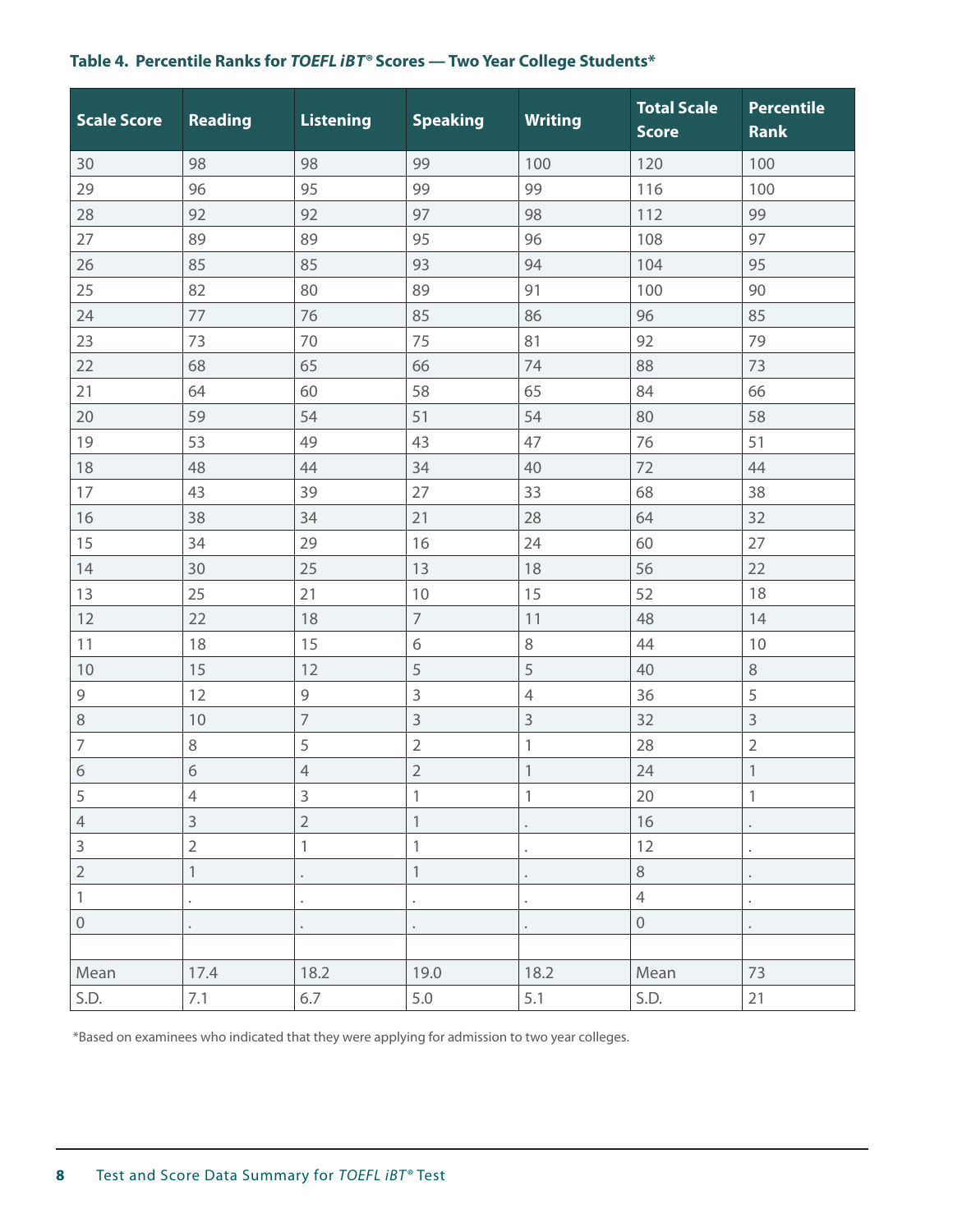# <span id="page-8-0"></span>**Table 5. Percentile Ranks for** *TOEFL i B T®* **Scores — Undergraduate Level Students\***

| <b>Scale Score</b>        | <b>Reading</b> | <b>Listening</b>          | <b>Speaking</b> | <b>Writing</b> | <b>Total Scale</b><br><b>Score</b> | <b>Percentile</b><br><b>Rank</b> |
|---------------------------|----------------|---------------------------|-----------------|----------------|------------------------------------|----------------------------------|
| 30                        | 95             | 95                        | 98              | 99             | 120                                | 100                              |
| 29                        | 90             | 89                        | 97              | 98             | 116                                | 99                               |
| 28                        | 84             | 84                        | 95              | 96             | 112                                | 97                               |
| 27                        | 78             | 78                        | 92              | 91             | 108                                | 92                               |
| 26                        | 73             | 73                        | 89              | 87             | 104                                | 86                               |
| 25                        | 68             | 67                        | 83              | 82             | 100                                | 79                               |
| 24                        | 63             | 62                        | 77              | 74             | 96                                 | 72                               |
| 23                        | 57             | 56                        | 65              | 68             | 92                                 | 64                               |
| 22                        | 52             | 51                        | 54              | 60             | 88                                 | 56                               |
| 21                        | 47             | 46                        | 46              | 49             | 84                                 | 49                               |
| 20                        | 42             | 41                        | 38              | 38             | 80                                 | 42                               |
| 19                        | 38             | 36                        | 30              | 32             | 76                                 | 36                               |
| 18                        | 33             | 32                        | 23              | 26             | 72                                 | 30                               |
| 17                        | 29             | 27                        | 16              | 20             | 68                                 | 25                               |
| 16                        | 25             | 24                        | 12              | 16             | 64                                 | 20                               |
| 15                        | 22             | 20                        | 8               | 13             | 60                                 | 16                               |
| 14                        | 18             | 17                        | 6               | 10             | 56                                 | 12                               |
| 13                        | 15             | 14                        | $\overline{4}$  | $\overline{7}$ | 52                                 | 10                               |
| 12                        | 13             | 12                        | 3               | 5              | 48                                 | $\overline{7}$                   |
| 11                        | 11             | 10                        | $\overline{2}$  | $\overline{3}$ | 44                                 | 5                                |
| $10$                      | $\mathfrak{g}$ | $\,8\,$                   | $\overline{2}$  | $\overline{2}$ | 40                                 | $\overline{4}$                   |
| $\mathsf 9$               | 7              | $\sqrt{6}$                | 1               | $\mathbf{1}$   | 36                                 | $\overline{2}$                   |
| $\,8\,$                   | 5              | 5                         | $\mathbf{1}$    | $\mathbf{1}$   | 32                                 | $\mathbf{1}$                     |
| $\overline{7}$            | $\overline{4}$ | $\overline{3}$            | $\mathbf{1}$    |                | 28                                 | 1                                |
| $\sqrt{6}$                | 3              | $\overline{2}$            | $\mathbf{1}$    |                | 24                                 |                                  |
| 5                         | $\overline{2}$ | $\overline{2}$            |                 |                | 20                                 |                                  |
| $\overline{4}$            | $\overline{2}$ | $\ensuremath{\mathsf{1}}$ |                 |                | 16                                 |                                  |
| $\mathsf{3}$              | 1              | $\mathbf 1$               |                 |                | 12                                 |                                  |
| $\overline{2}$            | $\mathbf 1$    |                           |                 |                | $\,8\,$                            |                                  |
| $\ensuremath{\mathsf{1}}$ |                |                           |                 |                | $\overline{4}$                     |                                  |
| $\mathbf 0$               |                |                           |                 |                | $\mathbf 0$                        |                                  |
|                           |                |                           |                 |                |                                    |                                  |
| Mean                      | 20.1           | 20.4                      | 20.5            | 20.2           | Mean                               | 81                               |
| S.D.                      | 6.9            | 6.7                       | 4.5             | 4.8            | S.D.                               | 20                               |

\*Based on examinees who indicated that they were applying for admission to colleges or universities as undergraduate students.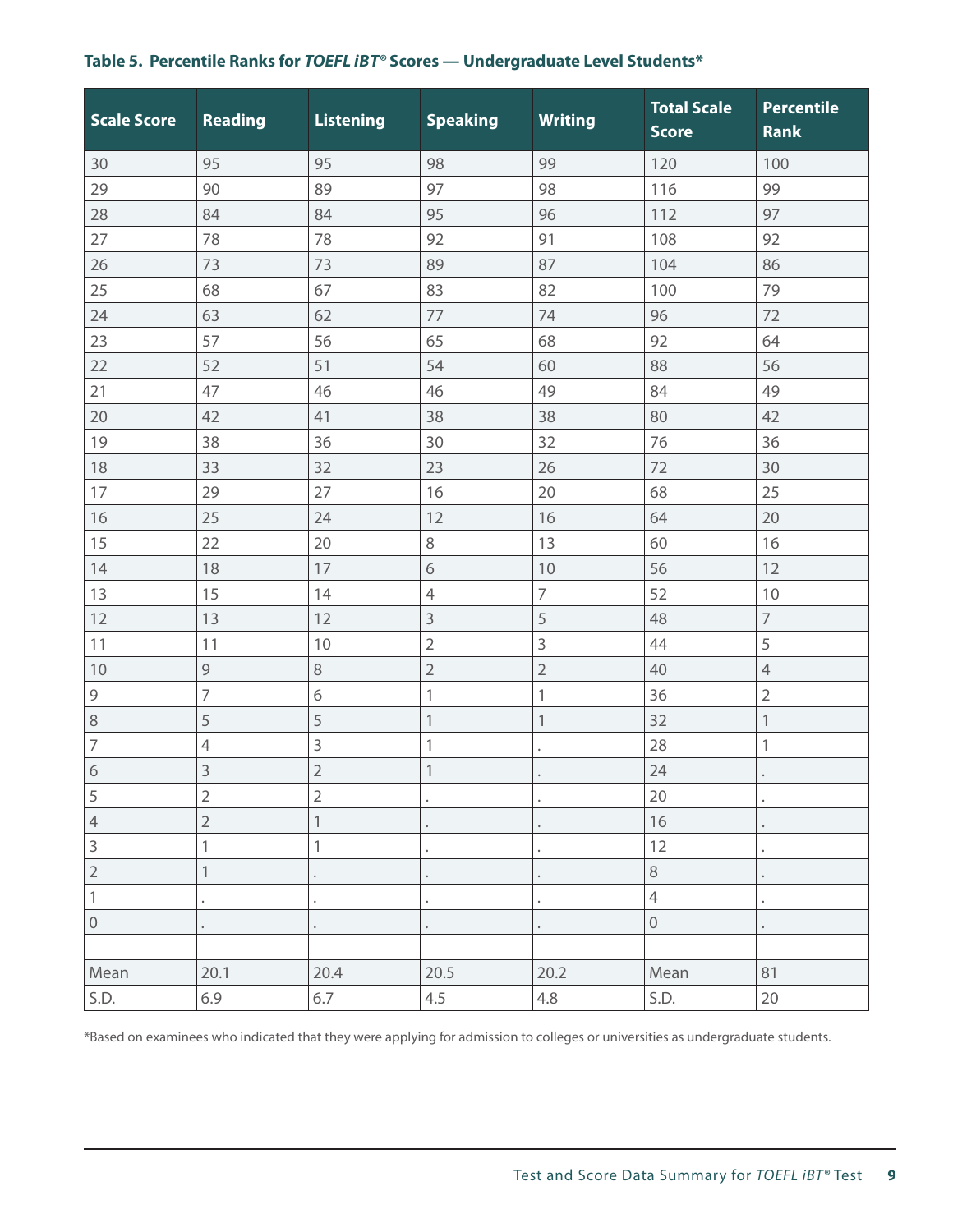# <span id="page-9-0"></span>Table 6. Percentile Ranks for *TOEFL iBT®* Scores — Graduate Level Students in NON-BUSINESS Program\*

| <b>Scale Score</b> | Reading                   | <b>Listening</b>          | <b>Speaking</b>      | <b>Writing</b>       | <b>Total Scale</b><br><b>Score</b> | <b>Percentile</b><br><b>Rank</b> |
|--------------------|---------------------------|---------------------------|----------------------|----------------------|------------------------------------|----------------------------------|
| 30                 | 93                        | 94                        | 98                   | 99                   | 120                                | 100                              |
| 29                 | 84                        | 87                        | 96                   | 98                   | 116                                | 99                               |
| 28                 | 76                        | 80                        | 94                   | 94                   | 112                                | 95                               |
| 27                 | 69                        | 73                        | 90                   | 89                   | 108                                | 90                               |
| 26                 | 62                        | 67                        | 86                   | 84                   | 104                                | 82                               |
| 25                 | 55                        | 60                        | 80                   | 77                   | 100                                | 74                               |
| 24                 | 49                        | 53                        | 74                   | 68                   | 96                                 | 64                               |
| 23                 | 43                        | 47                        | 61                   | 60                   | 92                                 | 55                               |
| 22                 | 37                        | 41                        | 50                   | 51                   | 88                                 | 46                               |
| 21                 | 32                        | 35                        | 41                   | 40                   | 84                                 | 37                               |
| 20                 | 27                        | 30                        | 34                   | 29                   | 80                                 | 30                               |
| 19                 | 23                        | 26                        | 26                   | 23                   | 76                                 | 24                               |
| 18                 | 19                        | 21                        | 18                   | 18                   | 72                                 | 18                               |
| 17                 | 16                        | 18                        | 12                   | 13                   | 68                                 | 14                               |
| 16                 | 13                        | 14                        | $\,8\,$              | 10                   | 64                                 | 11                               |
| 15                 | 11                        | 12                        | 5                    | 8                    | 60                                 | 8                                |
| 14                 | 9                         | $\mathcal{G}$             | $\overline{4}$       | 6                    | 56                                 | 6                                |
| 13                 | $\overline{7}$            | $\overline{7}$            | $\mathsf 3$          | $\overline{4}$       | 52                                 | $\overline{4}$                   |
| 12                 | 5                         | 6                         | $\overline{2}$       | $\overline{3}$       | 48                                 | $\mathsf 3$                      |
| 11                 | $\overline{4}$            | 5                         | $\mathbf{1}$         | $\overline{2}$       | 44                                 | $\overline{2}$                   |
| 10                 | 3                         | 3                         | $\mathbf{1}$         | $\mathbf{1}$         | 40                                 | $\mathbf{1}$                     |
| $\mathsf 9$        | 3                         | 3                         | 1                    | $\mathbf{1}$         | 36                                 | 1                                |
| $\,8\,$            | $\overline{2}$            | $\overline{2}$            | $\mathbf{1}$         | $\bullet$            | 32                                 | $\mathbf{1}$                     |
| $\overline{7}$     | $\overline{2}$            | $\mathbbm{1}$             | $\ddot{\phantom{a}}$ | $\ddot{\phantom{0}}$ | 28                                 |                                  |
| $\sqrt{6}$         | $\mathbbm{1}$             | $\ensuremath{\mathbb{1}}$ | $\bullet$            | $\bullet$            | 24                                 | $\bullet$                        |
| 5                  | 1                         | 1                         |                      |                      | 20                                 |                                  |
| $\sqrt{4}$         | $\ensuremath{\mathsf{1}}$ | $\bullet$                 |                      | $\bullet$            | 16                                 |                                  |
| $\overline{3}$     |                           | $\bullet$                 |                      |                      | 12                                 |                                  |
| $\sqrt{2}$         |                           |                           |                      |                      | $\,8\,$                            |                                  |
| $\mathbf{1}$       |                           | $\bullet$                 |                      |                      | $\overline{4}$                     |                                  |
| $\mathbf 0$        |                           | $\ddot{\phantom{0}}$      |                      |                      | $\mathbf 0$                        |                                  |
|                    |                           |                           |                      |                      |                                    |                                  |
| Mean               | 22.5                      | 22.0                      | 21.1                 | 21.2                 | Mean                               | 87                               |
| S.D.               | 5.9                       | 5.9                       | 4.2                  | 4.4                  | S.D.                               | 18                               |

\*Based on examinees who indicated that they were applying for admission to masters, graduate or post-graduate programs, other than business programs.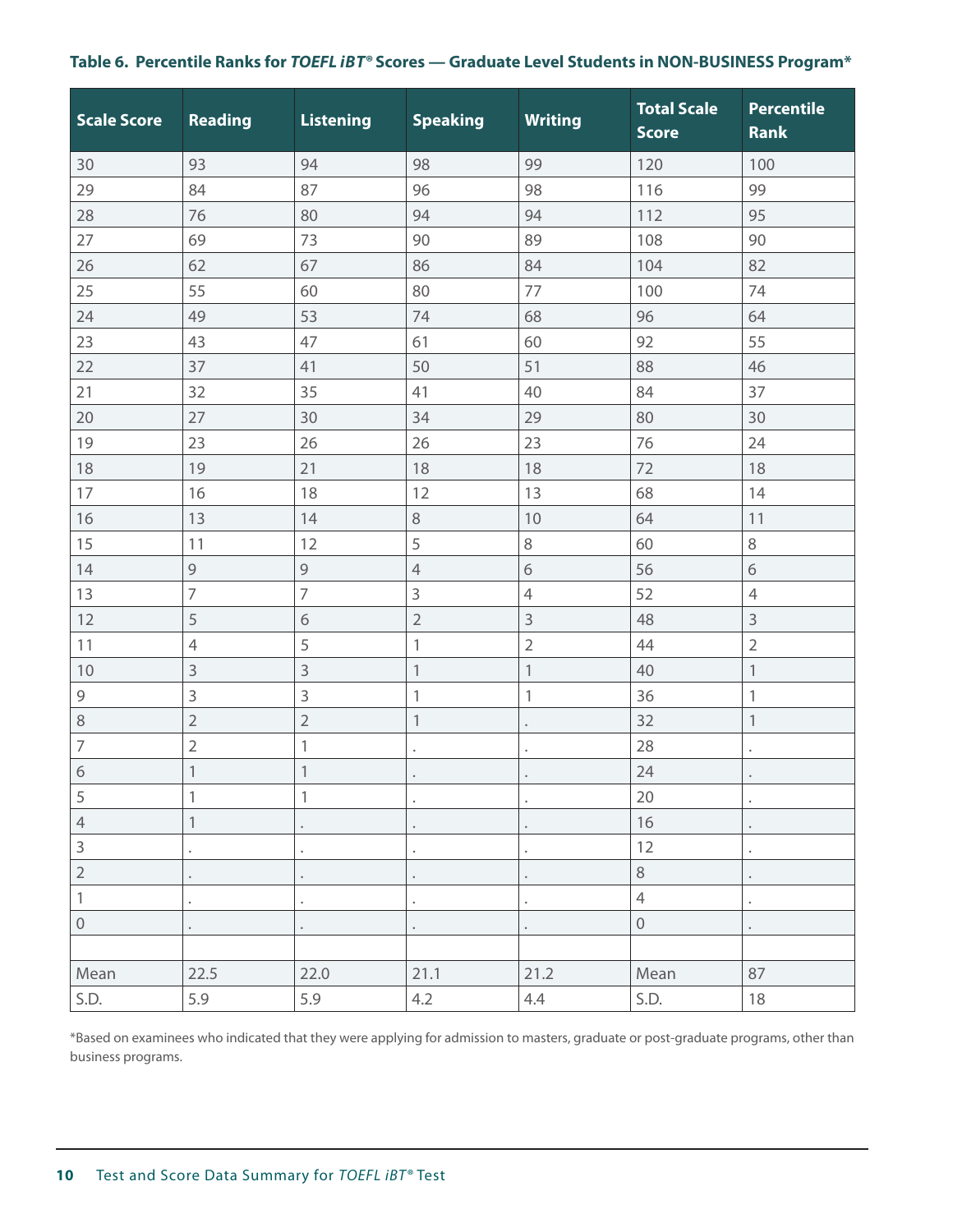| <b>Scale Score</b> | Reading        | <b>Listening</b>          | <b>Speaking</b> | <b>Writing</b>            | <b>Total Scale</b><br><b>Score</b> | <b>Percentile</b><br>Rank |
|--------------------|----------------|---------------------------|-----------------|---------------------------|------------------------------------|---------------------------|
| 30                 | 94             | 95                        | 98              | 99                        | 120                                | 100                       |
| 29                 | 86             | 88                        | 96              | 98                        | 116                                | 99                        |
| 28                 | 78             | 82                        | 94              | 95                        | 112                                | 96                        |
| 27                 | 71             | 76                        | 91              | 90                        | 108                                | 91                        |
| 26                 | 64             | 69                        | 87              | 85                        | 104                                | 84                        |
| 25                 | 57             | 63                        | 81              | 79                        | 100                                | 76                        |
| 24                 | 51             | 56                        | 75              | 70                        | 96                                 | 66                        |
| 23                 | 45             | 49                        | 62              | 62                        | 92                                 | 57                        |
| 22                 | 39             | 43                        | 51              | 53                        | 88                                 | 48                        |
| 21                 | 34             | 37                        | 42              | 41                        | 84                                 | 39                        |
| 20                 | 29             | 32                        | 34              | 30                        | 80                                 | 32                        |
| 19                 | 25             | 27                        | 25              | 24                        | 76                                 | 25                        |
| 18                 | 21             | 23                        | 18              | 19                        | 72                                 | 20                        |
| 17                 | 17             | 19                        | 12              | 14                        | 68                                 | 15                        |
| 16                 | 14             | 16                        | $\,8\,$         | 11                        | 64                                 | 12                        |
| 15                 | 12             | 13                        | $\sqrt{6}$      | $\, 8$                    | 60                                 | $\mathsf 9$               |
| 14                 | 10             | 10                        | $\overline{4}$  | $\sqrt{6}$                | 56                                 | $\sqrt{6}$                |
| 13                 | $\, 8$         | $\,8\,$                   | 3               | $\overline{4}$            | 52                                 | 5                         |
| 12                 | $\sqrt{6}$     | $\overline{7}$            | $\overline{2}$  | $\mathsf 3$               | 48                                 | $\mathsf 3$               |
| 11                 | 5              | 5                         | 1               | $\overline{2}$            | 44                                 | $\overline{2}$            |
| 10                 | $\overline{4}$ | $\overline{4}$            | $\mathbf{1}$    | $\ensuremath{\mathbb{1}}$ | 40                                 | $\sqrt{2}$                |
| $\mathsf 9$        | $\mathsf 3$    | 3                         | 1               | $\mathbf{1}$              | 36                                 | $\mathbf{1}$              |
| $\,8\,$            | $\overline{2}$ | $\overline{2}$            | $\mathbf{1}$    | $\mathbf{1}$              | 32                                 | $\mathbf{1}$              |
| $\overline{7}$     | $\overline{2}$ | $\overline{2}$            |                 | ٠                         | 28                                 |                           |
| $\sqrt{6}$         | $\mathbf{1}$   | $\ensuremath{\mathsf{1}}$ |                 |                           | 24                                 |                           |
| 5                  | $\mathbf{1}$   | $\mathbf{1}$              |                 |                           | $20\,$                             |                           |
| $\sqrt{4}$         | $\mathbf{1}$   | $\bullet$                 |                 |                           | 16                                 |                           |
| $\mathsf 3$        | $\bullet$      | $\bullet$                 |                 |                           | 12                                 |                           |
| $\overline{2}$     |                | $\bullet$                 |                 |                           | $\,8\,$                            |                           |
| $\mathbf{1}$       |                | $\ddot{\phantom{0}}$      |                 |                           | $\overline{4}$                     |                           |
| $\mathbf 0$        |                | $\bullet$                 |                 |                           | $\mathbf 0$                        |                           |
|                    |                |                           |                 |                           |                                    |                           |
| Mean               | 22.2           | 21.7                      | 21.1            | 21.0                      | Mean                               | 86                        |

# <span id="page-10-0"></span>**Table 7. Percentile Ranks for** *TOEFL i B T®* **Scores — Graduate Level Students in BUSINESS Programs\***

\*Based on examinees who indicated that they were applying for admission to master, graduate or post-graduate BUSINESS programs.

S.D. 6.0 5.9 4.2 4.4 S.D. 18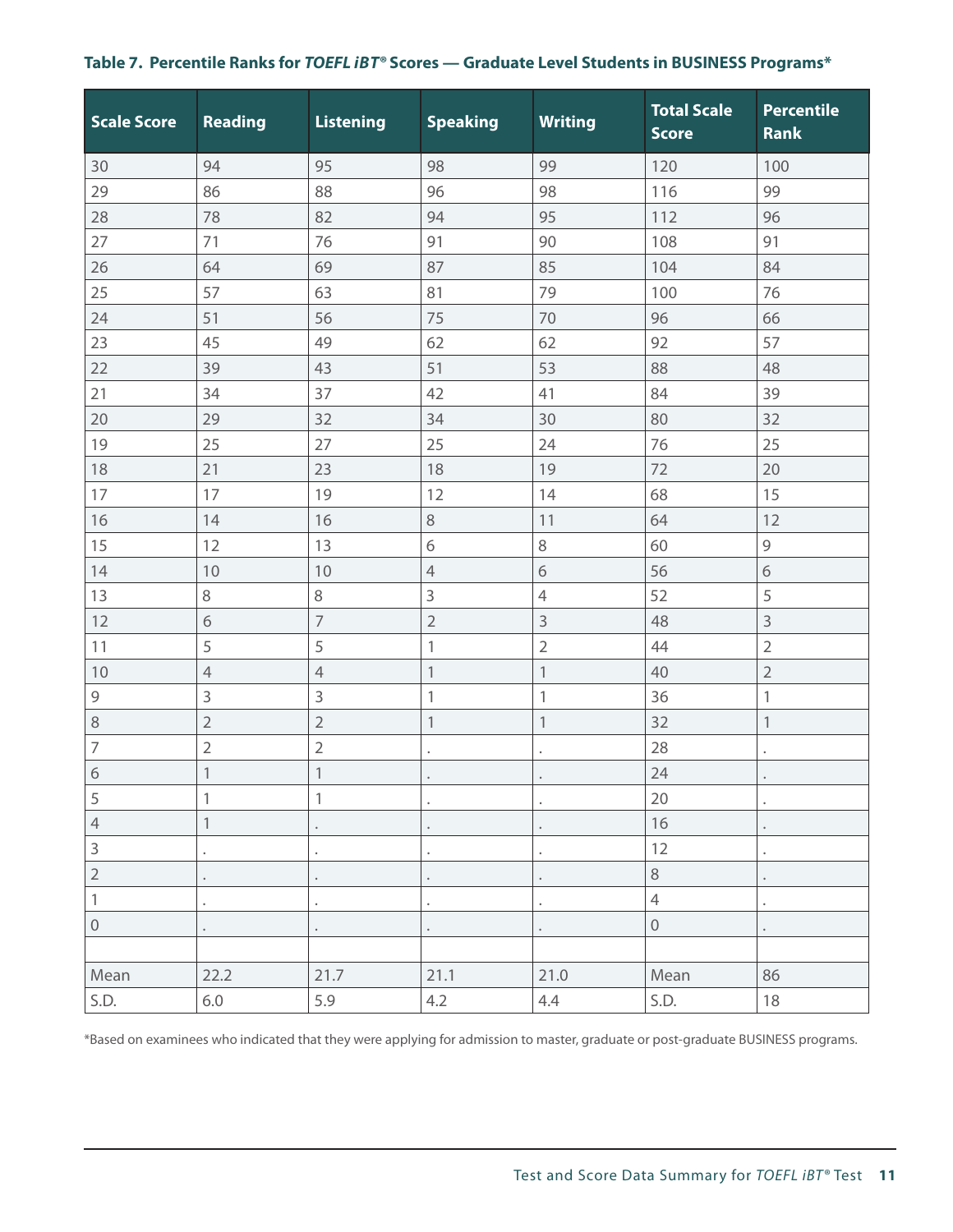<span id="page-11-0"></span>

| <b>Scale Score</b>                                                                                                                                                                                                                                                                                                                                                                                                                              | Reading        | <b>Listening</b>          | <b>Speaking</b> | <b>Writing</b>            | <b>Total Scale</b><br><b>Score</b> | <b>Percentile</b><br><b>Rank</b> |
|-------------------------------------------------------------------------------------------------------------------------------------------------------------------------------------------------------------------------------------------------------------------------------------------------------------------------------------------------------------------------------------------------------------------------------------------------|----------------|---------------------------|-----------------|---------------------------|------------------------------------|----------------------------------|
| 30                                                                                                                                                                                                                                                                                                                                                                                                                                              | 96             | 97                        | 99              | 100                       | 120                                | 100                              |
| 29                                                                                                                                                                                                                                                                                                                                                                                                                                              | 90             | 92                        | 98              | 99                        | 116                                | 100                              |
| 28                                                                                                                                                                                                                                                                                                                                                                                                                                              | 84             | 88                        | 97              | 97                        | 112                                | 98                               |
| $27\,$                                                                                                                                                                                                                                                                                                                                                                                                                                          | 78             | 82                        | 95              | 94                        | 108                                | 95                               |
| 26                                                                                                                                                                                                                                                                                                                                                                                                                                              | 72             | 77                        | 92              | 91                        | 104                                | 91                               |
| 25                                                                                                                                                                                                                                                                                                                                                                                                                                              | 66             | 71                        | 88              | 86                        | 100                                | 84                               |
| 24                                                                                                                                                                                                                                                                                                                                                                                                                                              | 60             | 66                        | 83              | 80                        | 96                                 | 76                               |
| 23                                                                                                                                                                                                                                                                                                                                                                                                                                              | 55             | 60                        | 72              | 73                        | 92                                 | 68                               |
| 22                                                                                                                                                                                                                                                                                                                                                                                                                                              | 49             | 54                        | 62              | 65                        | 88                                 | 60                               |
| 21                                                                                                                                                                                                                                                                                                                                                                                                                                              | 44             | 48                        | 54              | 54                        | 84                                 | 51                               |
| $20\,$                                                                                                                                                                                                                                                                                                                                                                                                                                          | 39             | 43                        | 46              | 42                        | 80                                 | 44                               |
| 19                                                                                                                                                                                                                                                                                                                                                                                                                                              | 34             | 37                        | 37              | 34                        | 76                                 | 37                               |
| $18\,$                                                                                                                                                                                                                                                                                                                                                                                                                                          | 30             | 32                        | 28              | 28                        | 72                                 | 30                               |
| $17\,$                                                                                                                                                                                                                                                                                                                                                                                                                                          | 26             | 28                        | 21              | 22                        | 68                                 | 24                               |
| 16                                                                                                                                                                                                                                                                                                                                                                                                                                              | 22             | 23                        | 15              | 18                        | 64                                 | 19                               |
| 15                                                                                                                                                                                                                                                                                                                                                                                                                                              | 18             | 20                        | 11              | 14                        | 60                                 | 15                               |
| $14$                                                                                                                                                                                                                                                                                                                                                                                                                                            | 15             | 16                        | $\,8\,$         | 10                        | 56                                 | 12                               |
| $13$                                                                                                                                                                                                                                                                                                                                                                                                                                            | 13             | 14                        | 6               | $\,8\,$                   | 52                                 | $\mathsf 9$                      |
| 12                                                                                                                                                                                                                                                                                                                                                                                                                                              | 11             | 11                        | $\overline{4}$  | $\sqrt{6}$                | 48                                 | $\overline{7}$                   |
| $11$                                                                                                                                                                                                                                                                                                                                                                                                                                            | 9              | $\mathsf 9$               | $\mathsf{3}$    | $\overline{4}$            | 44                                 | 5                                |
| $10$                                                                                                                                                                                                                                                                                                                                                                                                                                            | $\overline{7}$ | $\overline{7}$            | $\overline{2}$  | $\overline{2}$            | 40                                 | 3                                |
| $\mathcal{G}%{\mathcal{G}}=\mathcal{G}_{\mathcal{G}}(\mathcal{G})\text{, }%{\mathcal{G}}\text{, }%{\mathcal{G}}\text{, }%{\mathcal{G}}\text{, }%{\mathcal{G}}\text{, }%{\mathcal{G}}\text{, }%{\mathcal{G}}\text{, }%{\mathcal{G}}\text{, }%{\mathcal{G}}\text{, }%{\mathcal{G}}\text{, }%{\mathcal{G}}\text{, }%{\mathcal{G}}\text{, }%{\mathcal{G}}\text{, }%{\mathcal{G}}\text{, }%{\mathcal{G}}\text{, }%{\mathcal{G}}\text{, }%{\mathcal{$ | 6              | 5                         | $\overline{2}$  | $\sqrt{2}$                | 36                                 | $\overline{2}$                   |
| $\,8\,$                                                                                                                                                                                                                                                                                                                                                                                                                                         | $\overline{4}$ | $\overline{4}$            | $\mathbf{1}$    | $\ensuremath{\mathsf{1}}$ | 32                                 | $\mathbf{1}$                     |
| $\overline{7}$                                                                                                                                                                                                                                                                                                                                                                                                                                  | 3              | $\mathsf 3$               | $\mathbf 1$     | 1                         | 28                                 | 1                                |
| $\overline{6}$                                                                                                                                                                                                                                                                                                                                                                                                                                  | $\overline{3}$ | $\overline{2}$            | $\mathbf{1}$    | $\mathbf{1}$              | 24                                 | $\mathbf{1}$                     |
| 5                                                                                                                                                                                                                                                                                                                                                                                                                                               | $\overline{2}$ | $\mathbf{1}$              | $\mathbf{1}$    |                           | 20                                 |                                  |
| $\overline{4}$                                                                                                                                                                                                                                                                                                                                                                                                                                  | $\mathbf{1}$   | $\ensuremath{\mathsf{1}}$ |                 |                           | 16                                 |                                  |
| $\overline{3}$                                                                                                                                                                                                                                                                                                                                                                                                                                  | $\mathbf{1}$   | $\mathbf{1}$              |                 |                           | 12                                 |                                  |
| $\overline{2}$                                                                                                                                                                                                                                                                                                                                                                                                                                  |                | $\bullet$                 |                 |                           | $\,8\,$                            |                                  |
| $\overline{1}$                                                                                                                                                                                                                                                                                                                                                                                                                                  |                | $\bullet$                 |                 |                           | $\overline{4}$                     |                                  |
| $\mathbf 0$                                                                                                                                                                                                                                                                                                                                                                                                                                     |                |                           |                 |                           | $\mathbf 0$                        |                                  |
|                                                                                                                                                                                                                                                                                                                                                                                                                                                 |                |                           |                 |                           |                                    |                                  |
| Mean                                                                                                                                                                                                                                                                                                                                                                                                                                            | 20.6           | 20.1                      | 19.7            | 19.7                      | Mean                               | 80                               |
| S.D.                                                                                                                                                                                                                                                                                                                                                                                                                                            | 6.6            | 6.4                       | 4.5             | 4.6                       | S.D.                               | 19                               |

\*Based on examinees who indicated that they were applying for admission to English language schools.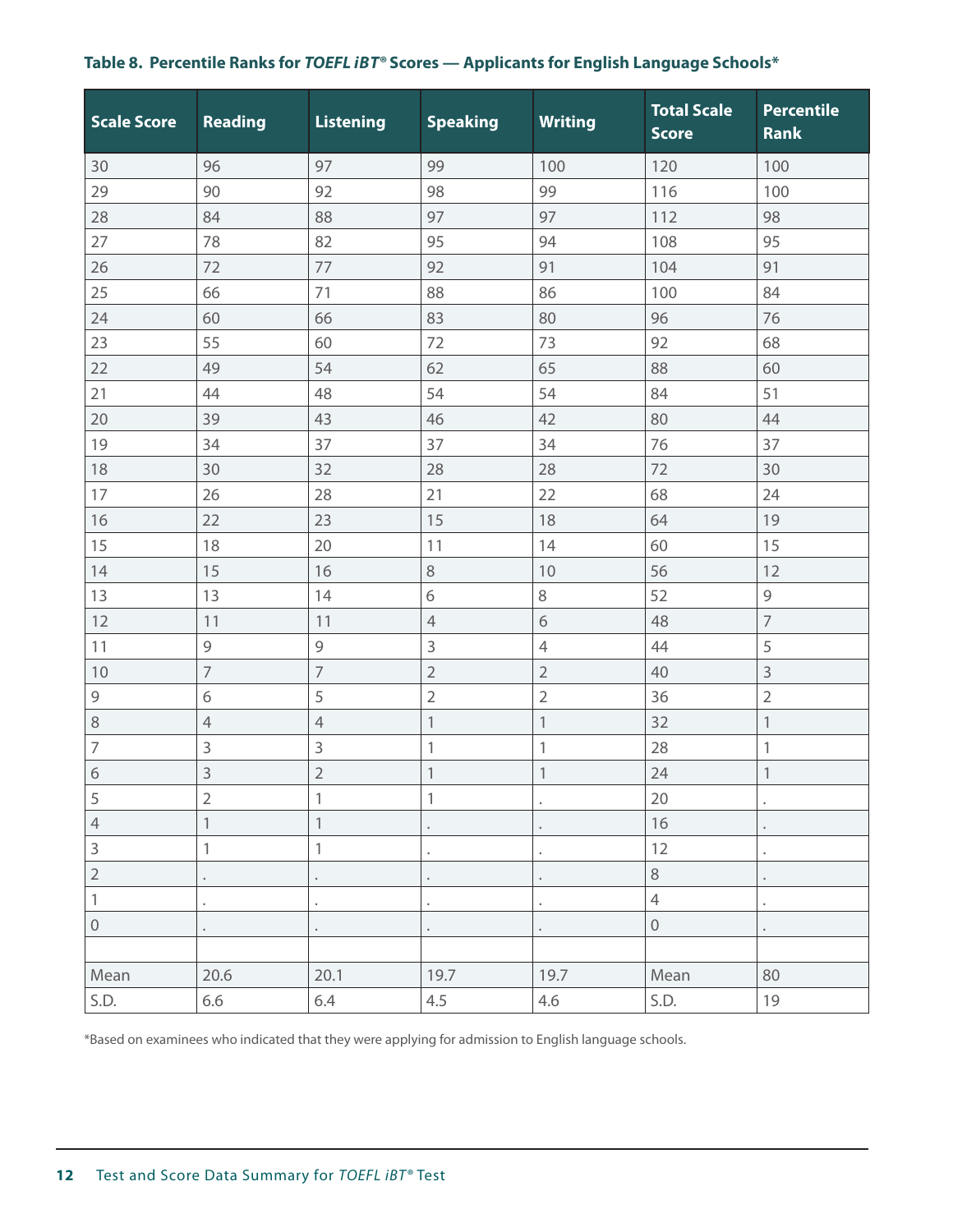| <b>Scale Score</b> | Reading              | <b>Listening</b>          | <b>Speaking</b>           | <b>Writing</b> | <b>Total Scale</b><br><b>Score</b> | Percentile<br><b>Rank</b> |
|--------------------|----------------------|---------------------------|---------------------------|----------------|------------------------------------|---------------------------|
| 30                 | 96                   | 96                        | 99                        | 100            | 120                                | 100                       |
| 29                 | 90                   | 91                        | 97                        | 99             | 116                                | 99                        |
| 28                 | 84                   | 85                        | 95                        | 97             | 112                                | 97                        |
| 27                 | 79                   | 79                        | 91                        | 93             | 108                                | 94                        |
| 26                 | 73                   | 73                        | 87                        | 89             | 104                                | 88                        |
| 25                 | 67                   | 67                        | 81                        | 83             | 100                                | 81                        |
| 24                 | 61                   | 60                        | 74                        | 75             | 96                                 | 72                        |
| 23                 | 55                   | 54                        | 62                        | 68             | 92                                 | 63                        |
| 22                 | 49                   | 48                        | 51                        | 60             | 88                                 | 54                        |
| 21                 | 44                   | 42                        | 43                        | 48             | 84                                 | 46                        |
| 20                 | 38                   | 36                        | 37                        | 37             | 80                                 | 38                        |
| 19                 | 33                   | 31                        | 29                        | 30             | 76                                 | 31                        |
| 18                 | 28                   | 26                        | 22                        | 24             | 72                                 | 25                        |
| 17                 | 23                   | 22                        | 16                        | 19             | 68                                 | 20                        |
| 16                 | 19                   | 18                        | 12                        | 15             | 64                                 | 16                        |
| 15                 | 16                   | 15                        | 8                         | 12             | 60                                 | 12                        |
| 14                 | 13                   | 13                        | 6                         | $\mathcal{G}$  | 56                                 | $\mathcal{G}$             |
| 13                 | 11                   | 10                        | $\overline{4}$            | $\overline{7}$ | 52                                 | $\overline{7}$            |
| 12                 | $\mathsf 9$          | $\,8\,$                   | 3                         | 5              | 48                                 | 5                         |
| 11                 | $\overline{7}$       | 6                         | $\overline{2}$            | $\overline{3}$ | 44                                 | $\overline{4}$            |
| 10                 | $\sqrt{6}$           | 5                         | $\overline{2}$            | $\overline{2}$ | 40                                 | $\overline{2}$            |
| $\mathsf 9$        | $\overline{4}$       | $\overline{4}$            | $\mathbf{1}$              | $\mathbf{1}$   | 36                                 | $\overline{2}$            |
| 8                  | $\overline{3}$       | $\mathsf 3$               | $\mathbb{1}$              | $\mathbf{1}$   | 32                                 | $\ensuremath{\mathsf{1}}$ |
| $\overline{7}$     | 3                    | $\sqrt{2}$                | $\mathbf{1}$              | $\,1$          | 28                                 | $\mathbbm{1}$             |
| $\sqrt{6}$         | $\overline{2}$       | $\ensuremath{\mathsf{1}}$ | $\ensuremath{\mathsf{1}}$ |                | 24                                 |                           |
| 5                  |                      |                           |                           |                | 20                                 |                           |
| $\overline{4}$     | $\mathbf{1}$         | $\mathbf{1}$              |                           |                | 16                                 |                           |
| 3                  | $\mathbf{1}$         | $\bullet$                 |                           |                | 12                                 |                           |
| $\overline{2}$     |                      |                           |                           |                | $\,8\,$                            |                           |
| 1                  | $\ddot{\phantom{0}}$ | $\ddot{\phantom{a}}$      |                           |                | $\overline{4}$                     |                           |
| $\mathbf 0$        | $\bullet$            | $\bullet$                 |                           | $\bullet$      | $\mathbf 0$                        | $\bullet$                 |
|                    |                      |                           |                           |                |                                    |                           |
| Mean               | 20.8                 | 21.0                      | 20.7                      | 20.2           | Mean                               | 83                        |
| S.D.               | 6.3                  | 6.1                       | 4.6                       | 4.6            | S.D.                               | 19                        |

# <span id="page-12-0"></span>Table 9. Percentile Ranks for *TOEFL iBT®* Scores — Applicants for Professional License\*

\*Based on examinees who indicated that they were taking TOEFL for licensure or certification.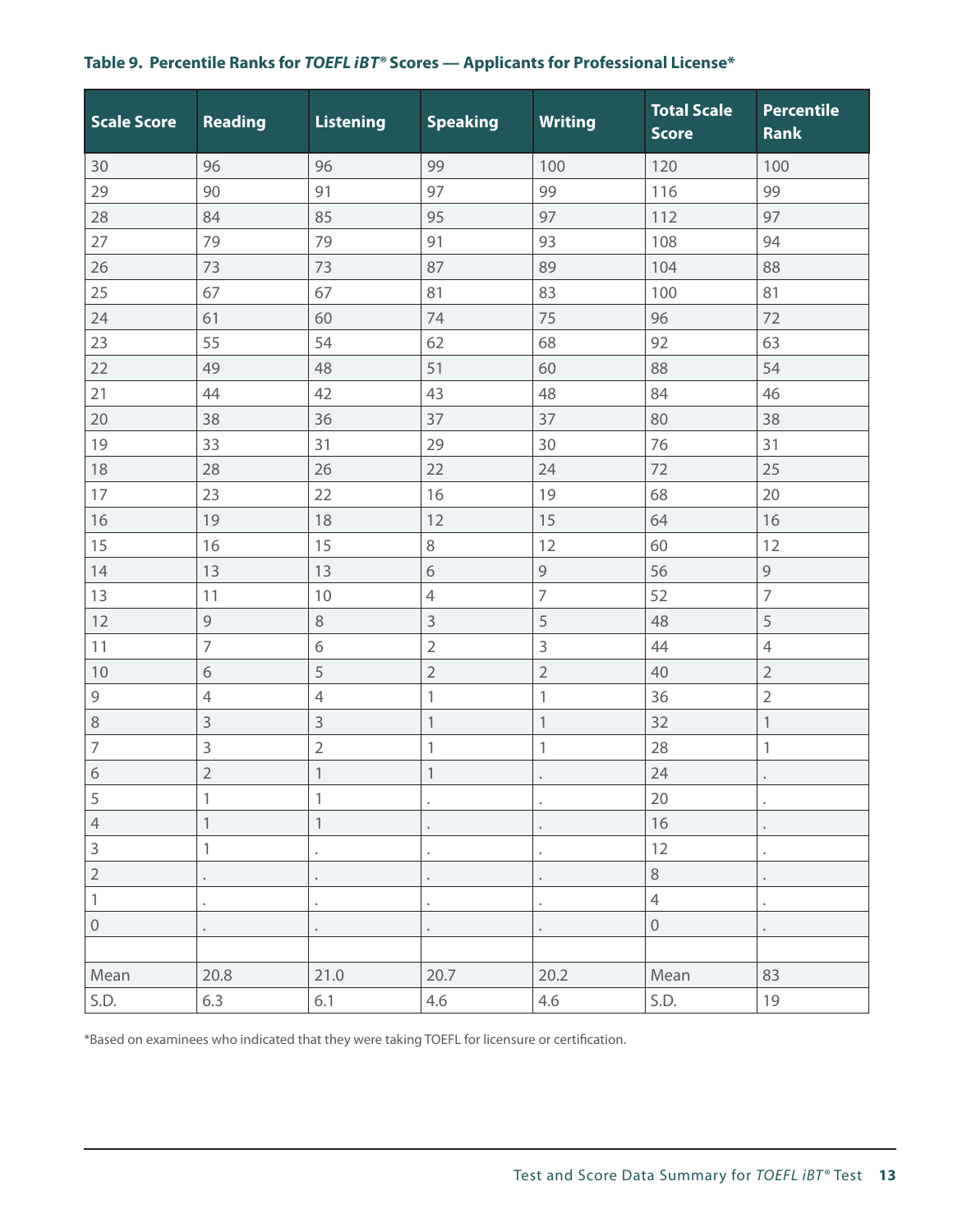# <span id="page-13-0"></span>**Table 10. Percentile Ranks for** *TOEFL i B T®* **Scores — Applicants for Employment\***

| <b>Scale Score</b>        | Reading        | <b>Listening</b>          | <b>Speaking</b> | <b>Writing</b> | <b>Total Scale</b><br><b>Score</b> | <b>Percentile</b><br><b>Rank</b> |
|---------------------------|----------------|---------------------------|-----------------|----------------|------------------------------------|----------------------------------|
| 30                        | 95             | 95                        | 98              | 99             | 120                                | 100                              |
| 29                        | 89             | 89                        | 97              | 98             | 116                                | 99                               |
| 28                        | 83             | 83                        | 94              | 96             | 112                                | 96                               |
| 27                        | 77             | 77                        | 91              | 91             | 108                                | 92                               |
| 26                        | 71             | 71                        | 87              | 87             | 104                                | 86                               |
| 25                        | 65             | 65                        | 81              | 82             | 100                                | 78                               |
| 24                        | 59             | 59                        | 74              | 74             | 96                                 | 70                               |
| 23                        | 54             | 52                        | 62              | 67             | 92                                 | 62                               |
| 22                        | 48             | 46                        | 51              | 58             | 88                                 | 53                               |
| 21                        | 43             | 41                        | 43              | 47             | 84                                 | 45                               |
| 20                        | 37             | 35                        | 36              | 36             | 80                                 | 38                               |
| 19                        | 32             | 30                        | 28              | 30             | 76                                 | 31                               |
| 18                        | 28             | 26                        | 21              | 24             | 72                                 | 25                               |
| 17                        | 24             | 22                        | 16              | 19             | 68                                 | 20                               |
| 16                        | 20             | 18                        | 11              | 15             | 64                                 | 16                               |
| 15                        | 17             | 15                        | 8               | 12             | 60                                 | 12                               |
| 14                        | 14             | 12                        | $\sqrt{6}$      | $\mathcal{G}$  | 56                                 | 10                               |
| 13                        | 11             | 10                        | $\overline{4}$  | $\overline{7}$ | 52                                 | $\overline{7}$                   |
| 12                        | $\mathfrak{g}$ | 8                         | 3               | 5              | 48                                 | 5                                |
| 11                        | $\,8\,$        | $\sqrt{6}$                | 3               | $\mathsf{3}$   | 44                                 | $\overline{4}$                   |
| 10                        | 6              | 5                         | $\overline{2}$  | $\overline{2}$ | 40                                 | 3                                |
| $\mathsf 9$               | 5              | $\overline{4}$            | 1               | $\overline{2}$ | 36                                 | $\overline{2}$                   |
| 8                         | $\overline{4}$ | 3                         | $\mathbf{1}$    | $\mathbf{1}$   | 32                                 | $\mathbf 1$                      |
| $\overline{7}$            | 3              | $\overline{2}$            | 1               | 1              | 28                                 | 1                                |
| $\overline{6}$            | $\overline{2}$ | $\ensuremath{\mathsf{1}}$ | $\mathbf{1}$    | 1              | 24                                 | $\bullet$                        |
| 5                         | $\overline{2}$ | 1                         |                 |                | 20                                 |                                  |
| $\overline{4}$            | $\mathbf{1}$   | $\ensuremath{\mathbb{1}}$ |                 |                | 16                                 |                                  |
| $\mathsf{3}$              | $\mathbf{1}$   | $\bullet$                 |                 |                | 12                                 |                                  |
| $\overline{2}$            |                |                           |                 |                | $\,8\,$                            |                                  |
| $\ensuremath{\mathsf{1}}$ |                | $\bullet$                 |                 |                | $\overline{4}$                     |                                  |
| $\mathbf 0$               |                |                           |                 |                | $\mathbf 0$                        |                                  |
|                           |                |                           |                 |                |                                    |                                  |
| Mean                      | 20.9           | 21.2                      | 20.8            | 20.3           | Mean                               | 83                               |
| S.D.                      | 6.5            | 6.2                       | 4.6             | 4.8            | S.D.                               | 19                               |

\*Based on examinees who indicated that they were taking TOEFL for employment.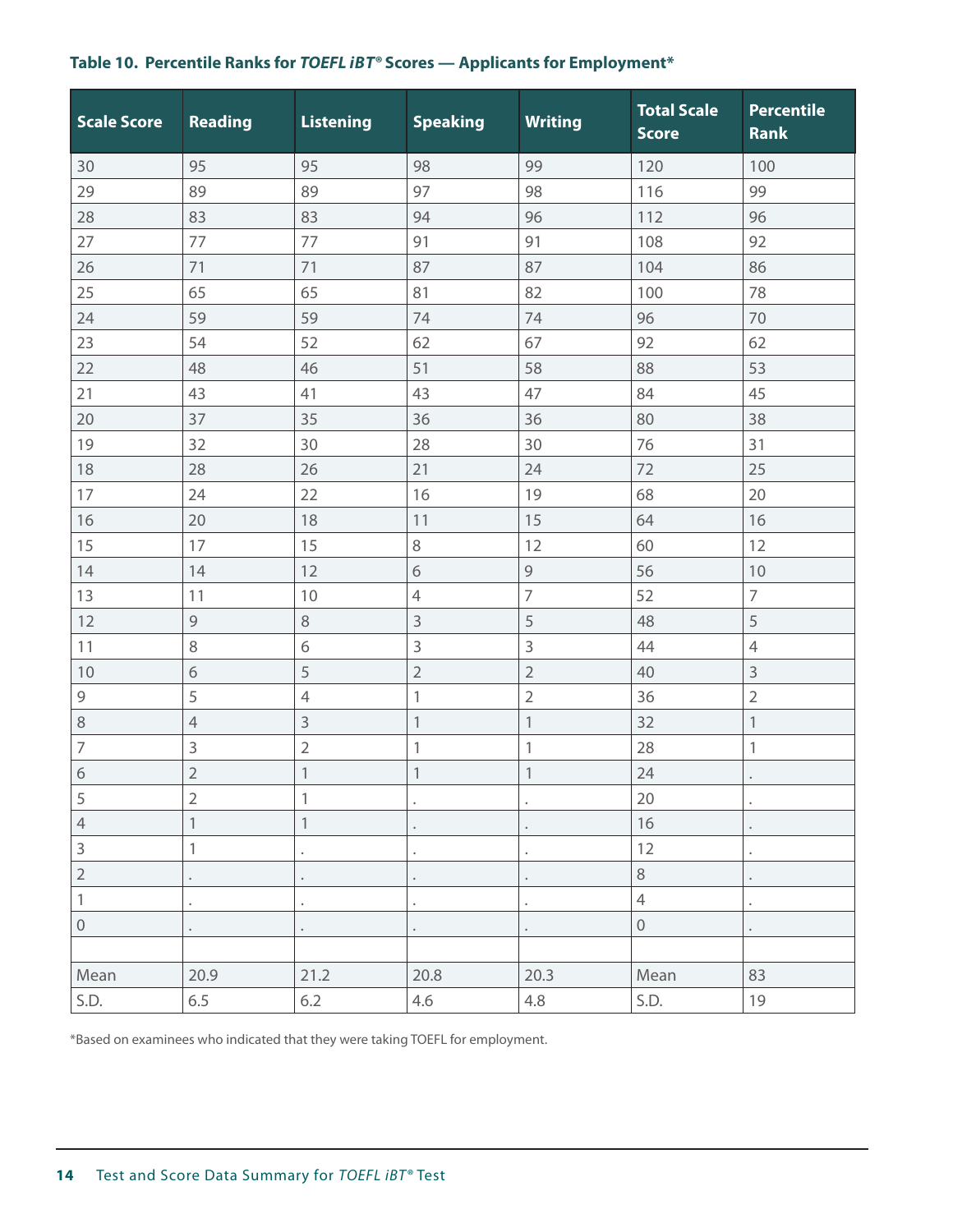<span id="page-14-0"></span>

| Table 11. Percentile Ranks for TOEFL iBT <sup>®</sup> Scores - Applicants for Immigration* |  |  |  |  |  |
|--------------------------------------------------------------------------------------------|--|--|--|--|--|
|                                                                                            |  |  |  |  |  |

| <b>Scale Score</b>        | Reading        | <b>Listening</b>          | <b>Speaking</b> | <b>Writing</b> | <b>Total Scale</b><br><b>Score</b> | <b>Percentile</b><br><b>Rank</b> |
|---------------------------|----------------|---------------------------|-----------------|----------------|------------------------------------|----------------------------------|
| 30                        | 95             | 95                        | 98              | 99             | 120                                | 100                              |
| 29                        | 90             | 88                        | 96              | 98             | 116                                | 99                               |
| 28                        | 84             | 82                        | 93              | 95             | 112                                | 96                               |
| 27                        | 79             | 76                        | 89              | 90             | 108                                | 91                               |
| 26                        | 73             | 70                        | 84              | 86             | 104                                | 85                               |
| 25                        | 68             | 64                        | 78              | 81             | 100                                | 77                               |
| 24                        | 62             | 58                        | 71              | 73             | 96                                 | 69                               |
| 23                        | 57             | 52                        | 58              | 66             | 92                                 | 61                               |
| 22                        | 52             | 46                        | 48              | 57             | 88                                 | 53                               |
| $21$                      | 46             | 40                        | 40              | 47             | 84                                 | 45                               |
| 20                        | 41             | 35                        | 34              | 37             | 80                                 | 38                               |
| 19                        | 36             | 30                        | 26              | 30             | 76                                 | 32                               |
| 18                        | 31             | 26                        | 20              | 25             | 72                                 | 26                               |
| 17                        | 27             | 22                        | 15              | 20             | 68                                 | 21                               |
| 16                        | 23             | 19                        | 11              | 16             | 64                                 | 17                               |
| 15                        | 19             | 16                        | $\,8\,$         | 14             | 60                                 | 14                               |
| 14                        | 16             | 13                        | $\sqrt{6}$      | 10             | 56                                 | 11                               |
| 13                        | 14             | 11                        | 5               | $\,8\,$        | 52                                 | 8                                |
| 12                        | 11             | $\mathcal{G}$             | $\overline{3}$  | $\sqrt{6}$     | 48                                 | $\sqrt{6}$                       |
| 11                        | $\mathsf 9$    | $\overline{7}$            | 3               | $\overline{4}$ | 44                                 | 5                                |
| 10                        | $\overline{7}$ | $\sqrt{6}$                | $\overline{2}$  | $\overline{2}$ | 40                                 | 3                                |
| $\mathsf 9$               | 6              | $\overline{4}$            | $\overline{2}$  | $\overline{2}$ | 36                                 | $\overline{2}$                   |
| 8                         | 5              | $\mathsf{3}$              | $\mathbf{1}$    | $\mathbf{1}$   | 32                                 | $\mathbf{1}$                     |
| $\overline{7}$            | $\overline{4}$ | $\overline{2}$            | 1               | 1              | 28                                 | 1                                |
| $\overline{6}$            | 3              | $\mathbf{2}$              | $\mathbf{1}$    | $\mathbb{1}$   | 24                                 |                                  |
| 5                         | $\overline{2}$ | 1                         | $\mathbb{1}$    |                | 20                                 |                                  |
| $\ensuremath{\mathsf{4}}$ | $\overline{2}$ | $\ensuremath{\mathbb{1}}$ |                 |                | 16                                 |                                  |
| $\overline{3}$            | $\mathbf{1}$   |                           |                 |                | 12                                 |                                  |
| $\overline{c}$            | 1              |                           |                 |                | $\,8\,$                            |                                  |
| $\,1$                     |                |                           |                 |                | $\overline{4}$                     |                                  |
| $\mathbf 0$               |                |                           |                 |                | $\mathbf 0$                        |                                  |
|                           |                |                           |                 |                |                                    |                                  |
| Mean                      | 20.4           | 21.2                      | 21.1            | 20.3           | Mean                               | 83                               |
| S.D.                      | $6.7\,$        | 6.3                       | $4.8\,$         | 4.9            | S.D.                               | 20                               |

\*Based on examinees who indicated that they were taking TOEFL for immigration purposes.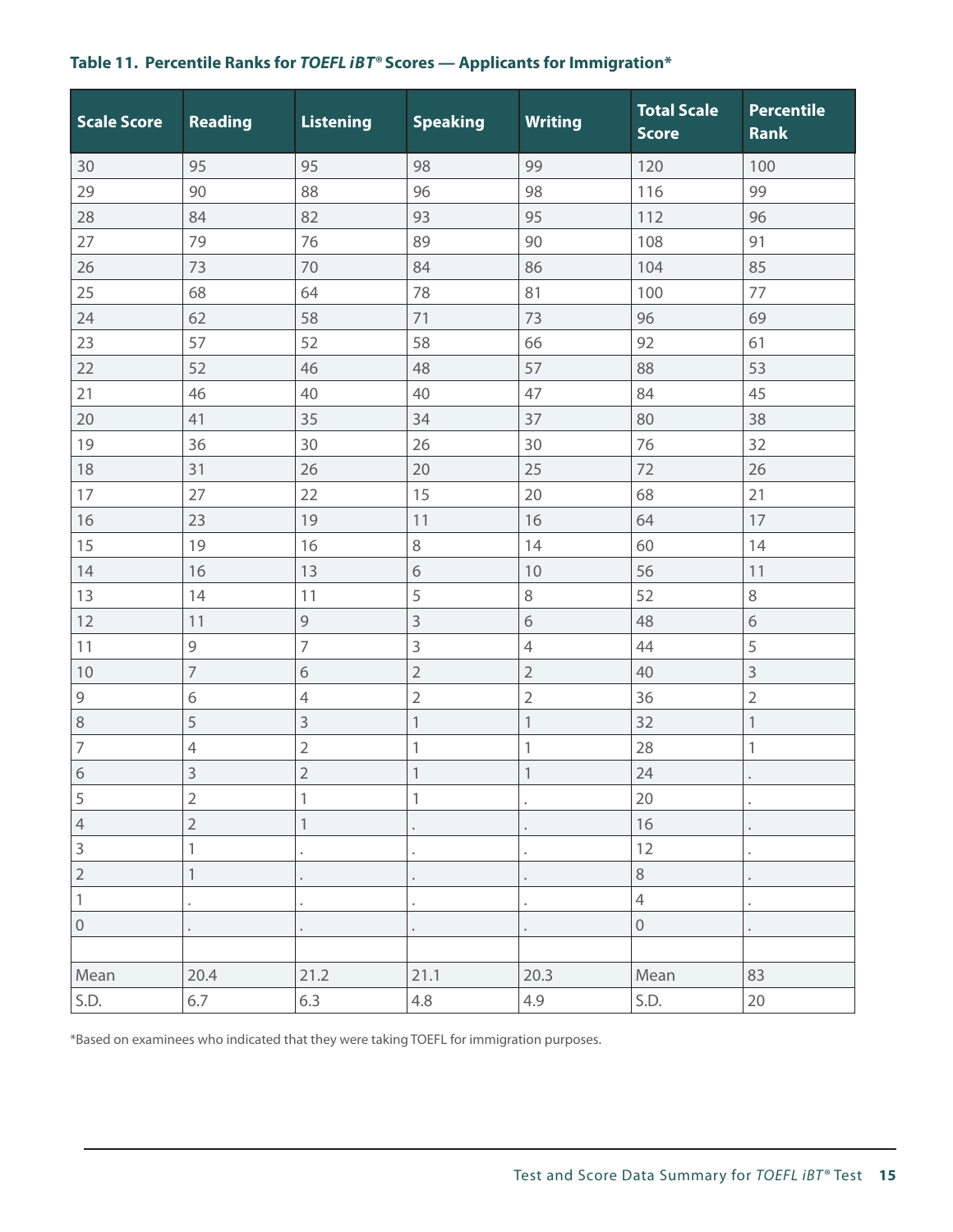| <b>Scale Score</b>        | Reading        | <b>Listening</b> | <b>Speaking</b>                                           | <b>Writing</b>            | <b>Total Scale</b><br><b>Score</b> | <b>Percentile</b><br><b>Rank</b> |
|---------------------------|----------------|------------------|-----------------------------------------------------------|---------------------------|------------------------------------|----------------------------------|
| 30                        | 95             | 96               | 99                                                        | 100                       | 120                                | 100                              |
| 29                        | 89             | 91               | 98                                                        | 99                        | 116                                | 99                               |
| 28                        | 83             | 87               | 96                                                        | 97                        | 112                                | 97                               |
| 27                        | 77             | 81               | 94                                                        | 93                        | 108                                | 94                               |
| 26                        | 71             | 76               | 91                                                        | 89                        | 104                                | 89                               |
| 25                        | 65             | 70               | 87                                                        | 84                        | 100                                | 82                               |
| 24                        | 60             | 64               | 81                                                        | 77                        | 96                                 | 74                               |
| 23                        | 54             | 58               | 69                                                        | 70                        | 92                                 | 66                               |
| 22                        | 49             | 53               | 59                                                        | 62                        | 88                                 | 58                               |
| 21                        | 44             | 47               | 50                                                        | 51                        | 84                                 | 50                               |
| 20                        | 39             | 42               | 42                                                        | 40                        | 80                                 | 42                               |
| 19                        | 34             | 37               | 33                                                        | 32                        | 76                                 | 35                               |
| 18                        | 30             | 32               | 25                                                        | 27                        | 72                                 | 29                               |
| 17                        | 26             | 27               | 18                                                        | 21                        | 68                                 | 24                               |
| 16                        | 22             | 23               | 13                                                        | 17                        | 64                                 | 19                               |
| 15                        | 19             | 20               | $\mathcal{G}% _{M_{1},M_{2}}^{\alpha,\beta}(\varepsilon)$ | 14                        | 60                                 | 15                               |
| 14                        | 16             | 16               | $\overline{7}$                                            | 10                        | 56                                 | 12                               |
| 13                        | 14             | 14               | 5                                                         | $\,8\,$                   | 52                                 | $\mathsf 9$                      |
| 12                        | 11             | 11               | $\overline{4}$                                            | 6                         | 48                                 | $\overline{7}$                   |
| 11                        | 10             | $\mathsf 9$      | $\mathsf 3$                                               | $\overline{4}$            | 44                                 | 5                                |
| 10                        | $\,8\,$        | $\overline{7}$   | $\overline{2}$                                            | $\overline{2}$            | 40                                 | $\overline{4}$                   |
| $\mathsf 9$               | $\sqrt{6}$     | 5                | $\overline{2}$                                            | $\overline{2}$            | 36                                 | $\sqrt{2}$                       |
| $\,8\,$                   | 5              | $\overline{4}$   | $\mathbf{1}$                                              | $\mathbf{1}$              | 32                                 | $\overline{2}$                   |
| $\overline{7}$            | $\sqrt{4}$     | $\mathsf 3$      | 1                                                         | 1                         | 28                                 | 1                                |
| $\sqrt{6}$                | $\mathsf 3$    | $\sqrt{2}$       | $\ensuremath{\mathbb{1}}$                                 | $\ensuremath{\mathsf{1}}$ | 24                                 |                                  |
| $\sqrt{5}$                | $\overline{2}$ | 1                | $\ensuremath{\mathsf{1}}$                                 |                           | 20                                 |                                  |
| $\overline{4}$            | 1              | $\mathbbm{1}$    |                                                           |                           | 16                                 |                                  |
| $\mathsf{3}$              | 1              | 1                |                                                           |                           | 12                                 |                                  |
| $\overline{2}$            | $\mathbf 1$    |                  |                                                           |                           | $\,8\,$                            |                                  |
| $\ensuremath{\mathsf{1}}$ |                |                  |                                                           |                           | $\overline{4}$                     |                                  |
| $\mathbf 0$               |                |                  |                                                           |                           | $\mathbf 0$                        |                                  |
|                           |                |                  |                                                           |                           |                                    |                                  |
| Mean                      | 20.6           | 20.2             | 20.1                                                      | 19.9                      | Mean                               | 81                               |
| S.D.                      | 6.8            | 6.5              | 4.5                                                       | 4.7                       | S.D.                               | 20                               |

#### <span id="page-15-0"></span>**Table 12. Percentile Ranks for** *TOEFL i B T®* **Scores — Other\***

\*Based on examinees who indicated that they were taking TOEFL for other reasons.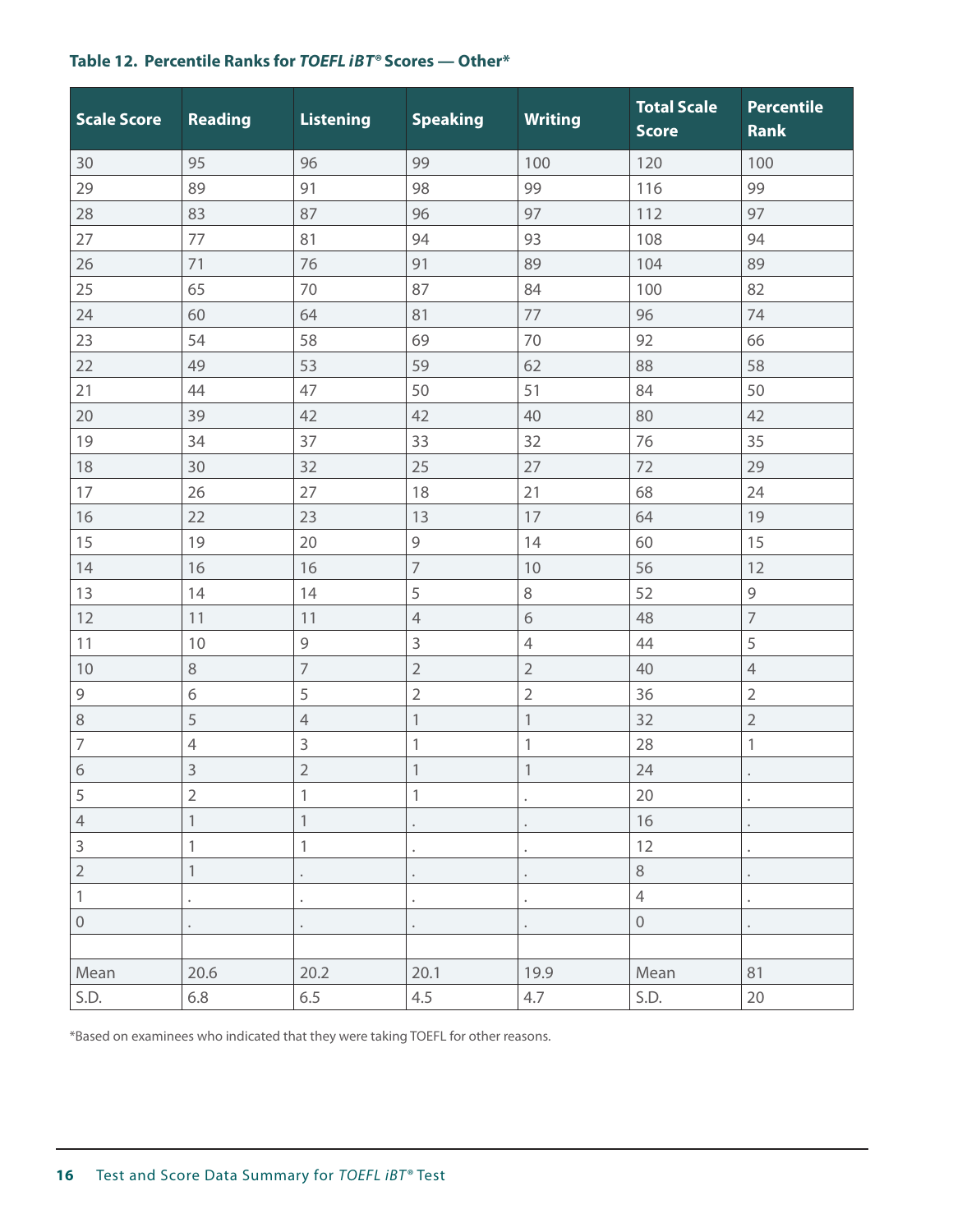<span id="page-16-0"></span>

|  |  | Table 13. Means and Standard Deviations for TOEFL iBT® Section and Total Scores, Males* |  |  |  |  |
|--|--|-----------------------------------------------------------------------------------------|--|--|--|--|
|--|--|-----------------------------------------------------------------------------------------|--|--|--|--|

|                                                                                                                       | <b>Reading</b> |      | <b>Listening</b> | <b>Speaking</b> |             | <b>Writing</b> |             | <b>Total</b> |             |      |
|-----------------------------------------------------------------------------------------------------------------------|----------------|------|------------------|-----------------|-------------|----------------|-------------|--------------|-------------|------|
|                                                                                                                       | <b>Mean</b>    | S.D. | <b>Mean</b>      | S.D.            | <b>Mean</b> | S.D.           | <b>Mean</b> | S.D.         | <b>Mean</b> | S.D. |
| Total*                                                                                                                | 21.2           | 6.7  | 20.8             | 6.5             | 20.2        | 4.5            | 20.3        | 4.8          | 82.5        | 19.9 |
| 1-To attend high<br>school**                                                                                          | 17.9           | 7.5  | 18.6             | 7.1             | 19.5        | 4.7            | 18.9        | 5.1          | 75.0        | 22.0 |
| 2-To attend a 2 year<br>college/community<br>college**                                                                | 17.5           | 7.2  | 17.9             | 6.9             | 18.5        | 5.0            | 18.0        | 5.1          | 72.0        | 21.5 |
| 3-To attend a 4 year<br>undergraduate<br>program**                                                                    | 20.0           | 7.1  | 20.0             | 6.9             | 20.1        | 4.5            | 19.9        | 4.9          | 80.0        | 21.0 |
| "4-To attend a<br>masters, graduate<br>or post-graduate<br>program other<br>than a business<br>program <sup>**"</sup> | 23.0           | 5.8  | 22.1             | 5.9             | 20.8        | 4.2            | 21.2        | 4.4          | 87.0        | 17.7 |
| 5-To attend a<br>masters, graduate<br>or post-graduate<br><b>BUSINESS program**</b>                                   | 22.4           | 6.1  | 21.7             | 6.0             | 20.8        | 4.3            | 21.0        | 4.5          | 86.0        | 18.2 |
| 6-To attend an<br>English language<br>school or program**                                                             | 20.9           | 6.7  | 19.9             | 6.5             | 19.3        | 4.5            | 19.5        | 4.7          | 79.6        | 19.7 |
| 7-For licensure or<br>certification**                                                                                 | 21.2           | 6.3  | 20.9             | 6.3             | 20.1        | 4.6            | 20.0        | 4.7          | 82.3        | 19.2 |
| 8-For employment or<br>a job <sup>**</sup>                                                                            | 21.2           | 6.5  | 21.2             | 6.3             | 20.3        | 4.6            | 20.2        | 4.8          | 82.9        | 19.7 |
| 9-For immigration<br>purposes**                                                                                       | 20.9           | 6.7  | 21.4             | 6.4             | 20.8        | 4.7            | 20.3        | 4.9          | 83.4        | 20.1 |
| 10-Other**                                                                                                            | 20.6           | 6.9  | 20.0             | 6.6             | 19.7        | 4.5            | 19.7        | 4.8          | 79.9        | 20.2 |

\*Based on examinees who responded to a question about gender group membership.

\*\*Based on examinees who responded to a question about gender group membership and also indicated a main reason for taking the TOEFL test.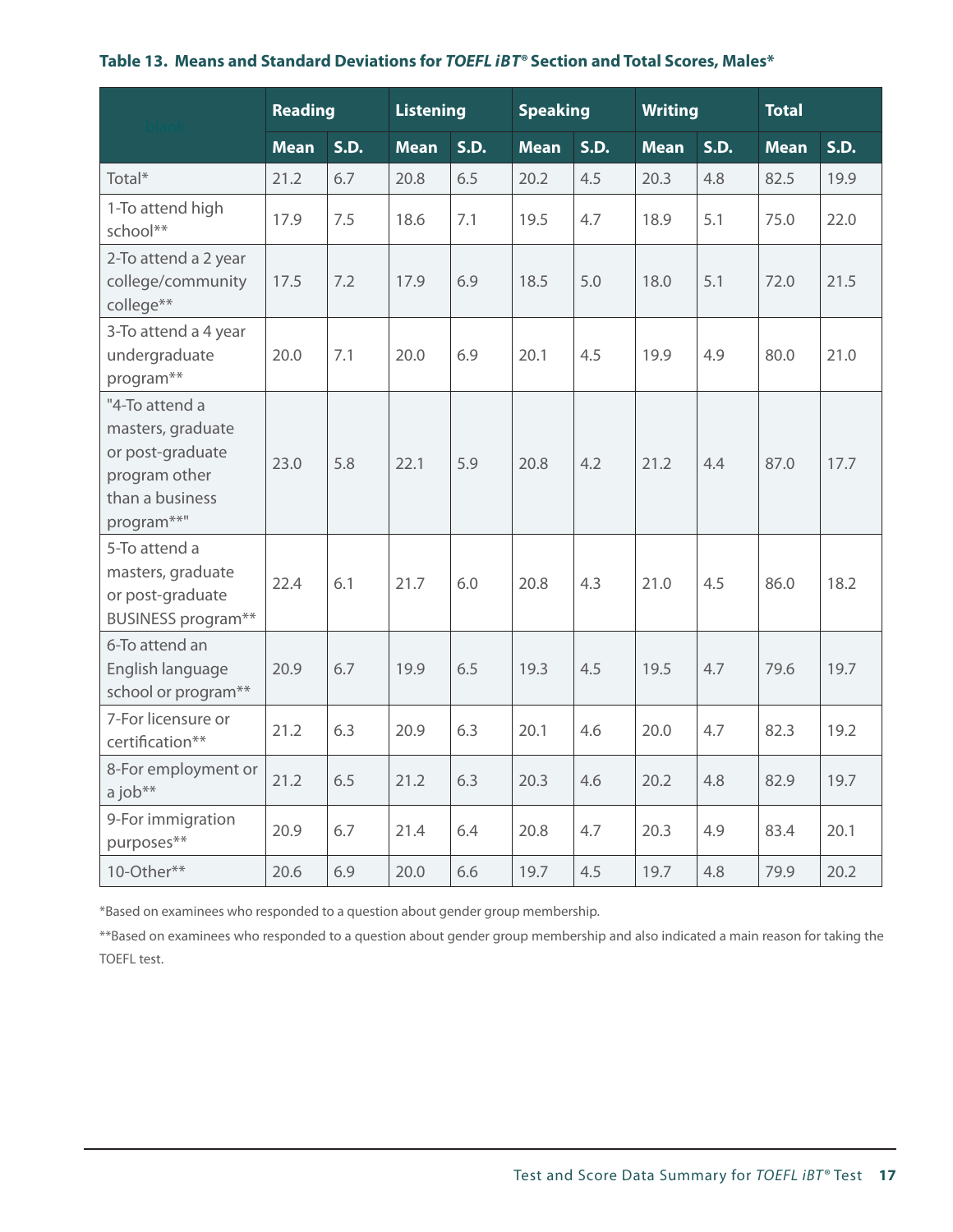#### <span id="page-17-0"></span>**Table 14. Means and Standard Deviations for** *TOEFL i B T®* **Section and Total Scores, Females\***

|                                                                                                           | <b>Reading</b> |      | <b>Listening</b> |      | <b>Speaking</b> |      | <b>Writing</b> |      | <b>Total</b> |      |
|-----------------------------------------------------------------------------------------------------------|----------------|------|------------------|------|-----------------|------|----------------|------|--------------|------|
|                                                                                                           | <b>Mean</b>    | S.D. | <b>Mean</b>      | S.D. | <b>Mean</b>     | S.D. | <b>Mean</b>    | S.D. | <b>Mean</b>  | S.D. |
| Total <sup>*</sup>                                                                                        | 20.8           | 6.5  | 21.0             | 6.2  | 21.0            | 4.4  | 20.6           | 4.6  | 83.4         | 19.1 |
| 1-To attend high<br>school**                                                                              | 18.2           | 7.3  | 19.3             | 6.7  | 20.4            | 4.5  | 19.6           | 4.9  | 77.5         | 21.1 |
| 2-To attend a 2 year<br>college/community<br>college**                                                    | 17.3           | 6.9  | 18.4             | 6.5  | 19.5            | 4.9  | 18.5           | 5.0  | 73.6         | 20.7 |
| 3-To attend a 4 year<br>undergraduate<br>program <sup>**</sup>                                            | 20.2           | 6.7  | 20.8             | 6.5  | 21.0            | 4.4  | 20.5           | 4.6  | 82.5         | 19.7 |
| "4-To attend a<br>masters, graduate<br>or post-graduate<br>program other<br>than a business<br>program**" | 22.0           | 6.0  | 22.0             | 5.8  | 21.5            | 4.2  | 21.2           | 4.4  | 86.7         | 17.6 |
| 5-To attend a<br>masters, graduate<br>or post-graduate<br><b>BUSINESS program**</b>                       | 22.0           | 6.0  | 21.6             | 5.8  | 21.3            | 4.0  | 21.1           | 4.2  | 86.0         | 17.4 |
| 6-To attend an<br>English language<br>school or program**                                                 | 20.4           | 6.5  | 20.2             | 6.2  | 20.1            | 4.4  | 19.8           | 4.6  | 80.5         | 19.1 |
| 7-For licensure or<br>certification**                                                                     | 20.5           | 6.2  | 21.1             | 5.9  | 21.2            | 4.4  | 20.4           | 4.6  | 83.2         | 18.3 |
| 8-For employment or<br>a job <sup>**</sup>                                                                | 20.6           | 6.4  | 21.2             | 6.1  | 21.2            | 4.5  | 20.5           | 4.7  | 83.5         | 18.9 |
| 9-For immigration<br>purposes**                                                                           | 19.7           | 6.7  | 20.9             | 6.3  | 21.3            | 4.8  | 20.3           | 4.9  | 82.3         | 20.2 |
| 10-Other**                                                                                                | 20.6           | 6.7  | 20.4             | 6.3  | 20.5            | 4.4  | 20.2           | 4.6  | 81.7         | 19.4 |

\*Based on examinees who responded to a question about gender group membership.

\*\*Based on examinees who responded to a question about gender group membership and also indicated a main reason for taking the TOEFL test.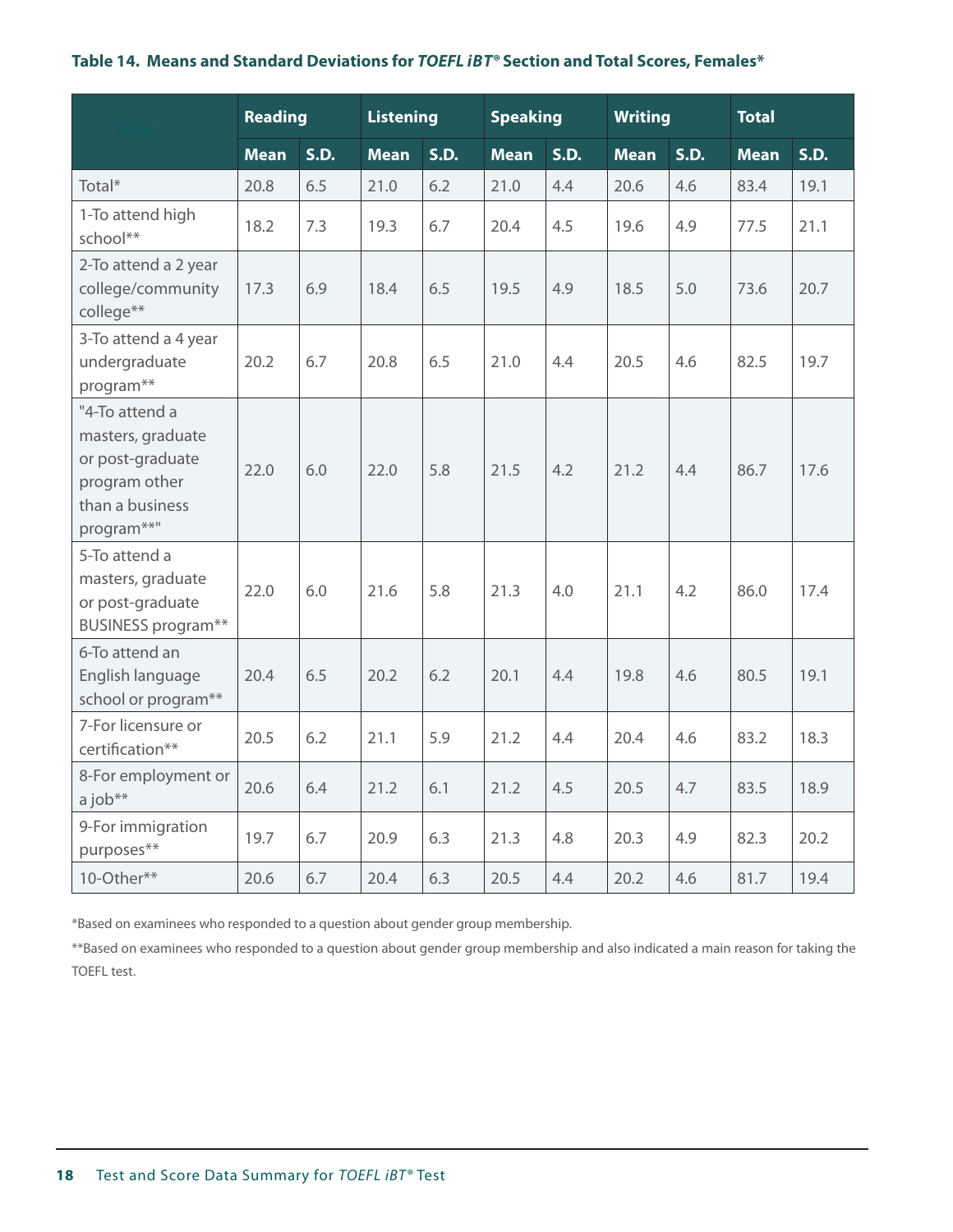<span id="page-18-0"></span>Tables 15 and 16 may be useful in comparing the performance on the *TOEFL iBT®* test of a particular student with that of other students from the same native country and with that of students who speak the same language. ETS, creator of the TOEFL test, does not endorse the practice of ranking countries on the basis of TOEFL scores, as this is a misuse of data. The TOEFL test provides accurate scores at the individual level; it is not appropriate for comparing countries. The differences in the number of students taking the test in each country, how early English is introduced into the curriculum, how many hours per week are devoted to learning English, and the fact that those taking the test are not representative of all English speakers in each country or any defined population make ranking by test score meaningless.

|  | Table 15. TOEFL iBT <sup>®</sup> Total and Section Score Means <sup>1</sup> — All Examinees Classified by Native Language <sup>2</sup> |  |  |  |  |
|--|----------------------------------------------------------------------------------------------------------------------------------------|--|--|--|--|
|--|----------------------------------------------------------------------------------------------------------------------------------------|--|--|--|--|

| <b>Native</b><br>Language | <b>Reading</b> | <b>Listening</b>                                   | <b>Speaking</b>                                     | <b>Writing</b> | <b>Total</b> | <b>Native</b><br>Language | <b>Reading</b> | <b>Listening</b> | <b>Speaking</b> | <b>Writing</b> | <b>Total</b> |
|---------------------------|----------------|----------------------------------------------------|-----------------------------------------------------|----------------|--------------|---------------------------|----------------|------------------|-----------------|----------------|--------------|
| Afrikaans                 | 20             | 20                                                 | 21                                                  | 20             | 82           | Finnish                   | 23             | 25               | 23              | 23             | 94           |
| Akan                      | 18             | 19                                                 | 20                                                  | 20             | 77           | French                    | 21             | 22               | 21              | 21             | 85           |
| Albanian                  | 19             | 21                                                 | 22                                                  | 21             | 83           | Fulah                     | 13             | 15               | 18              | 16             | 63           |
| Amharic                   | 17             | 20                                                 | 21                                                  | 18             | 76           | Ga                        | 18             | 20               | 21              | 20             | 79           |
| Arabic                    | 18             | 21                                                 | 21                                                  | 19             | 80           | Galician                  | $\ast$         | $\ast$           | $\ast$          | $\ast$         | $\ast$       |
| Armenian                  | 19             | 20                                                 | 22                                                  | 21             | 81           | Ganda                     | 17             | 19               | 22              | 22             | 80           |
| Assamese                  | 24             | 25                                                 | 24                                                  | 24             | 97           | Georgian                  | 21             | 23               | 22              | 21             | 87           |
| Aymara                    | $\ast$         | $\ast$                                             | $\frac{\partial \mathcal{L}}{\partial \mathcal{L}}$ | $\ast$         | $\ast$       | German                    | 24             | 26               | 25              | 24             | 99           |
| Azerbaijani               | 19             | 20                                                 | 21                                                  | 20             | 80           | Greek                     | 23             | 25               | 23              | 23             | 94           |
| Bambara                   | 14             | 16                                                 | 18                                                  | 16             | 64           | Guarani                   | $\ast$         | $\frac{M}{N}$    | $\ast$          | $\ast$         | $\ast$       |
| Bashkir                   | $\ast$         | $\frac{\partial f}{\partial t}$                    | $\ast$                                              | $\ast$         | $\ast$       | Gujarati                  | 22             | 23               | 24              | 23             | 91           |
| Basque                    | 24             | 25                                                 | 22                                                  | 22             | 93           | Hausa                     | 17             | 19               | 20              | 19             | 75           |
| Belarusian                | 21             | 22                                                 | 22                                                  | 21             | 87           | Hebrew                    | 22             | 25               | 24              | 21             | 92           |
| Bemba                     | $\ast$         | $\ast$                                             | $\ast$                                              | $\ast$         | $\ast$       | Hiligaynon                | 20             | 23               | 24              | 22             | 89           |
| Bengali                   | 23             | 24                                                 | 23                                                  | 23             | 93           | Hindi                     | 24             | 25               | 24              | 24             | 96           |
| Berber                    | 18             | 21                                                 | 21                                                  | 19             | 79           | Hungarian                 | 22             | 24               | 23              | 22             | 92           |
| Bikol                     | $\ast$         | $\ast$                                             | $\ast$                                              | $\ast$         | $\ast$       | Icelandic                 | 23             | 25               | 24              | 23             | 95           |
| <b>Bosnian</b>            | 20             | 23                                                 | 23                                                  | 21             | 87           | Igbo                      | 18             | 19               | 21              | 20             | 78           |
| Bulgarian                 | 23             | 24                                                 | 23                                                  | 23             | 92           | Iloko                     | 18             | 19               | 21              | 20             | 78           |
| <b>Burmese</b>            | 19             | 20                                                 | 21                                                  | 21             | 81           | Indonesian                | 21             | 22               | 21              | 21             | 86           |
| Catalan                   | 23             | 24                                                 | 22                                                  | 22             | 90           | Italian                   | 23             | 23               | 22              | 22             | 90           |
| Cebuano                   | 20             | 22                                                 | 23                                                  | 22             | 87           | Japanese                  | 18             | 18               | 17              | 18             | 72           |
| Chichewa<br>( Nyanja )    | 18             | 20                                                 | 22                                                  | 21             | 81           | Javanese                  | 16             | 15               | 15              | 16             | 62           |
| Chinese                   | 21             | 20                                                 | 20                                                  | 20             | 81           | Kannada                   | 23             | 24               | 24              | 24             | 95           |
| Chuvash                   | $\ast$         | $\ast$                                             | $\ast$                                              | $\ast$         | $\ast$       | Kanuri                    | $\ast$         | $\ast$           | $\ast$          | $\ast$         | $\ast$       |
| Croatian                  | 23             | 25                                                 | 24                                                  | 23             | 94           | Kashmiri                  | 23             | 24               | 24              | 24             | 95           |
| Czech                     | 21             | 24                                                 | 23                                                  | 21             | 89           | Kazakh                    | 20             | 21               | 21              | 20             | 81           |
| Danish                    | 23             | 25                                                 | 26                                                  | 23             | 97           | Khmer                     | 16             | 18               | 20              | 19             | 73           |
| Dutch                     | 24             | 26                                                 | 25                                                  | 24             | 99           | Kikuyu                    | 18             | 20               | 22              | 21             | 81           |
| Dyula                     | $\ast$         | $\frac{M}{2\pi}$                                   | $\frac{M}{N}$                                       | $\ast$         | $\ast$       | Kinyarwanda               | 16             | 18               | 21              | 19             | 75           |
| Efik                      | 19             | 20                                                 | 22                                                  | 22             | 83           | Konkani                   | 24             | 25               | 25              | 24             | 98           |
| English                   | 21             | 23                                                 | 24                                                  | 23             | 91           | Korean                    | 22             | 21               | 20              | 20             | 84           |
| Estonian                  | 24             | 25                                                 | 24                                                  | 23             | 96           | Kosraean                  | 23             | 23               | 21              | 21             | 88           |
| Ewe                       | 15             | 16                                                 | 18                                                  | 17             | 66           | Kurdish                   | 15             | 17               | 19              | 17             | 67           |
| Farsi                     | 21             | 22                                                 | 21                                                  | 21             | 85           | Kurukh                    | $\ast$         | $\ast$           | $\ast$          | $\ast$         | $\ast$       |
| Fijian                    | $\ast$         | $\frac{\partial \mathcal{L}}{\partial \mathbf{r}}$ | $\frac{\partial \mathcal{L}}{\partial \mathbf{r}}$  | $\ast$         | $\ast$       | Lao                       | 14             | 16               | 19              | 17             | 66           |
|                           |                |                                                    |                                                     |                |              | Latvian                   | 21             | 24               | 24              | 22             | 92           |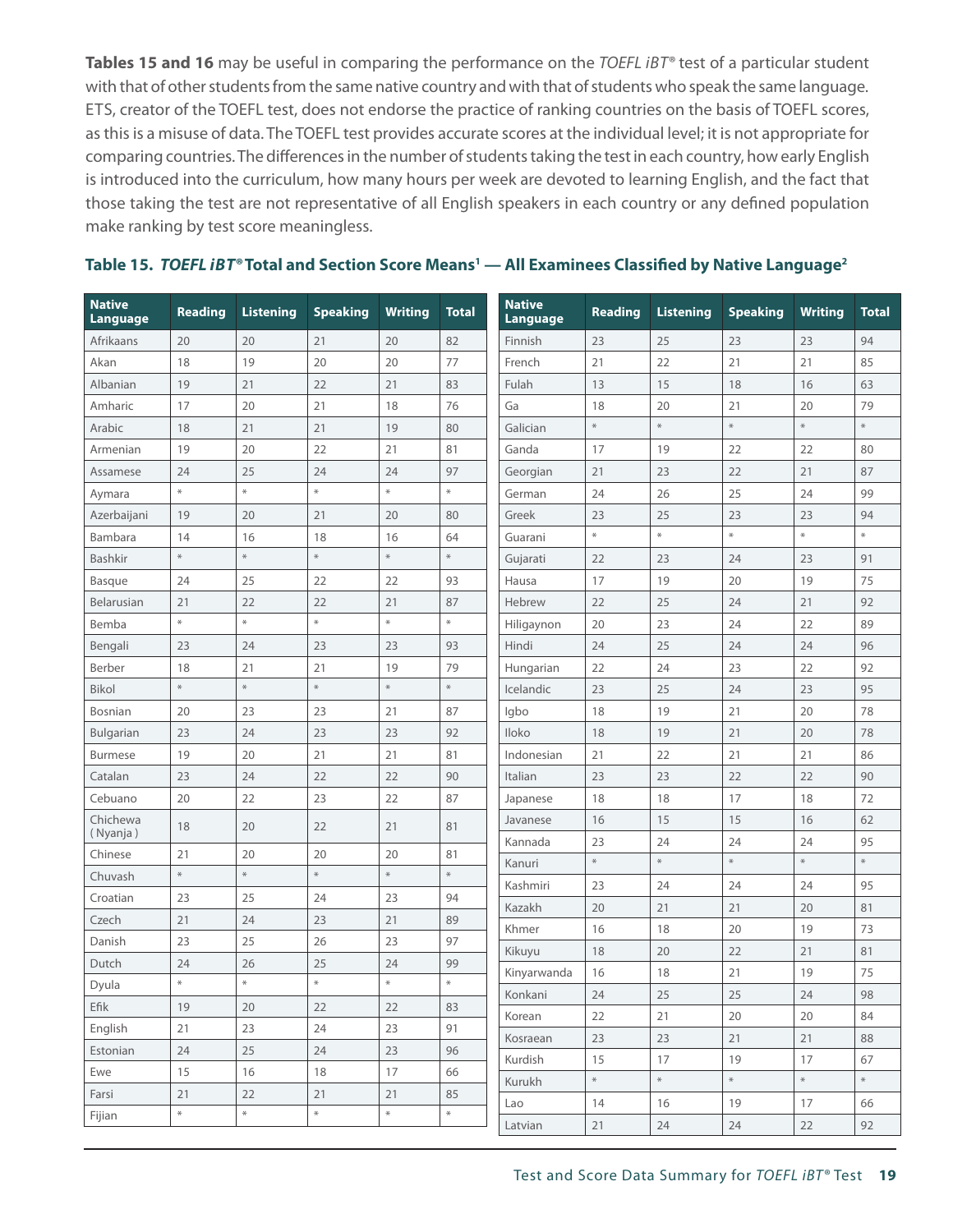#### **Table 15. (continued)**

| <b>Native</b><br>Language | Reading | <b>Listening</b>                                    | <b>Speaking</b>                                     | <b>Writing</b> | <b>Total</b> | <b>Native</b><br>Language | <b>Reading</b> | <b>Listening</b> | <b>Speaking</b> | <b>Writing</b> | <b>Total</b> |
|---------------------------|---------|-----------------------------------------------------|-----------------------------------------------------|----------------|--------------|---------------------------|----------------|------------------|-----------------|----------------|--------------|
| Lingala                   | $\ast$  | $\ast$                                              | $\ast$                                              | $\ast$         | $\ast$       | Serbian                   | 21             | 23               | 23              | 21             | 88           |
| Lithuanian                | 21      | 23                                                  | 23                                                  | 22             | 89           | Shona                     | 19             | 21               | 23              | 22             | 86           |
| Luba-Lulua                | $\ast$  | $\frac{\partial \mathcal{L}}{\partial \mathcal{L}}$ | s.                                                  | $\ast$         | $\ast$       | Sindhi                    | 23             | 24               | 24              | 24             | 94           |
| Luo                       | 18      | 20                                                  | 22                                                  | 21             | 81           | Sinhalese                 | 20             | 22               | 22              | 21             | 85           |
| Luxembourgish             | 24      | 26                                                  | 25                                                  | 24             | 99           | Slovak                    | 22             | 24               | 23              | 22             | 91           |
| Macedonian                | 20      | 22                                                  | 23                                                  | 22             | 87           | Slovenian                 | 24             | 26               | 24              | 23             | 97           |
| Madurese                  | $\ast$  | $\ast$                                              | $\boldsymbol{\varkappa}$                            | $\ast$         | $\ast$       | Somali                    | 16             | 18               | 20              | 18             | 72           |
| Malagasy                  | 18      | 19                                                  | 21                                                  | 21             | 79           | Spanish                   | 21             | 22               | 22              | 21             | 85           |
| Malay                     | 22      | 24                                                  | 22                                                  | 23             | 91           | Sundanese                 | 19             | 19               | 21              | 20             | 78           |
| Malayalam                 | 24      | 25                                                  | 25                                                  | 24             | 97           | Swahili                   | 17             | 19               | 21              | 20             | 78           |
| Maltese                   | $\ast$  | $\frac{\partial \mathcal{L}}{\partial \mathcal{L}}$ | $\ast$                                              | $\ast$         | $\ast$       | Swedish                   | 21             | 25               | 25              | 22             | 93           |
| Mandingo                  | 15      | 16                                                  | 20                                                  | 18             | 68           | Tagalog                   | 20             | 22               | 23              | 22             | 87           |
| Marathi                   | 22      | 23                                                  | 23                                                  | 23             | 92           | Tajik                     | 15             | 17               | 20              | 17             | 69           |
| Marshallese               | $\ast$  | $\ast$                                              | $\ast$                                              | $\ast$         | $\ast$       | Tamil                     | 24             | 24               | 25              | 24             | 97           |
| Mende                     | $\ast$  | $\frac{\partial \mathcal{L}}{\partial \mathbf{r}}$  | $\frac{\partial \mathcal{L}}{\partial \mathcal{L}}$ | $\ast$         | $\ast$       | Tatar                     | $\ast$         | *                | *               | $\ast$         | $\ast$       |
| Minankabau                | $\ast$  | $\ast$                                              | $\frac{\Delta E}{\Delta V}$                         | $\ast$         | $\ast$       | Telugu                    | 22             | 24               | 24              | 23             | 92           |
| Mongolian                 | 19      | 20                                                  | 19                                                  | 19             | 77           | Thai                      | 20             | 21               | 19              | 20             | 80           |
| Mossi                     | 16      | 17                                                  | 19                                                  | 17             | 69           | Tibetan                   | 18             | 20               | 21              | 19             | 78           |
| Nepali                    | 20      | 21                                                  | 22                                                  | 22             | 85           | Tigrinya                  | 18             | 20               | 21              | 20             | 79           |
| Norwegian                 | 21      | 24                                                  | 24                                                  | 22             | 93           | Tonga                     | $\ast$         | $\ast$           | $\ast$          | $\ast$         | $\ast$       |
| Oriya                     | 23      | 24                                                  | 24                                                  | 24             | 94           | Turkish                   | 20             | 21               | 20              | 20             | 81           |
| Oromo                     | 16      | 17                                                  | 19                                                  | 17             | 70           | Turkmen                   | 17             | 19               | 20              | 18             | 75           |
| Palauan                   | $\ast$  | $\frac{\partial \mathcal{L}}{\partial \mathcal{L}}$ | $\frac{\partial \mathcal{L}}{\partial \mathcal{L}}$ | $\ast$         | $\ast$       | Twi                       | 19             | 20               | 22              | 21             | 83           |
| Pohnapeian                | $\ast$  | $\ast$                                              | $\ast$                                              | $\ast$         | $\ast$       | Uighur                    | 21             | 22               | 21              | 19             | 82           |
| Polish                    | 22      | 24                                                  | 23                                                  | 22             | 91           | Ukrainian                 | 20             | 22               | 22              | 20             | 84           |
| Portuguese                | 22      | 23                                                  | 22                                                  | 21             | 87           | Urdu                      | 22             | 24               | 25              | 23             | 94           |
| Punjabi                   | 22      | 23                                                  | 24                                                  | 23             | 93           | Uzbek                     | 18             | 19               | 21              | 19             | 76           |
| Pushtu                    | 17      | 19                                                  | 22                                                  | 19             | 76           | Vietnamese                | 21             | 21               | 21              | 22             | 85           |
| Romanian                  | 22      | 23                                                  | 23                                                  | 22             | 90           | Wolof                     | 15             | 17               | 18              | 18             | 68           |
| Russian                   | 21      | 22                                                  | 22                                                  | 21             | 86           | Xhosa                     | $\ast$         | $\ast$           | $\ast$          | $\ast$         | $\ast$       |
| Samoan                    | $\ast$  | $\ast$                                              | $\frac{M}{N}$                                       | $\ast$         | $\ast$       | Yoruba                    | 19             | 20               | 21              | 21             | 81           |
| Santali                   | $\ast$  | $\frac{\partial \mathcal{L}}{\partial \mathbf{r}}$  | $\ast$                                              | $\ast$         | $\ast$       | Zulu                      | 19             | 22               | 25              | 23             | 90           |

<sup>1</sup> Because of the unreliability of statistics based on small samples, means are not reported for subgroups of less than 30, as indicated by \*. Due to rounding, section score means may not add up to the total score mean.

<sup>2</sup> Because of changes in region and/or country boundaries, certain languages may have been added or deleted since the previous table was published.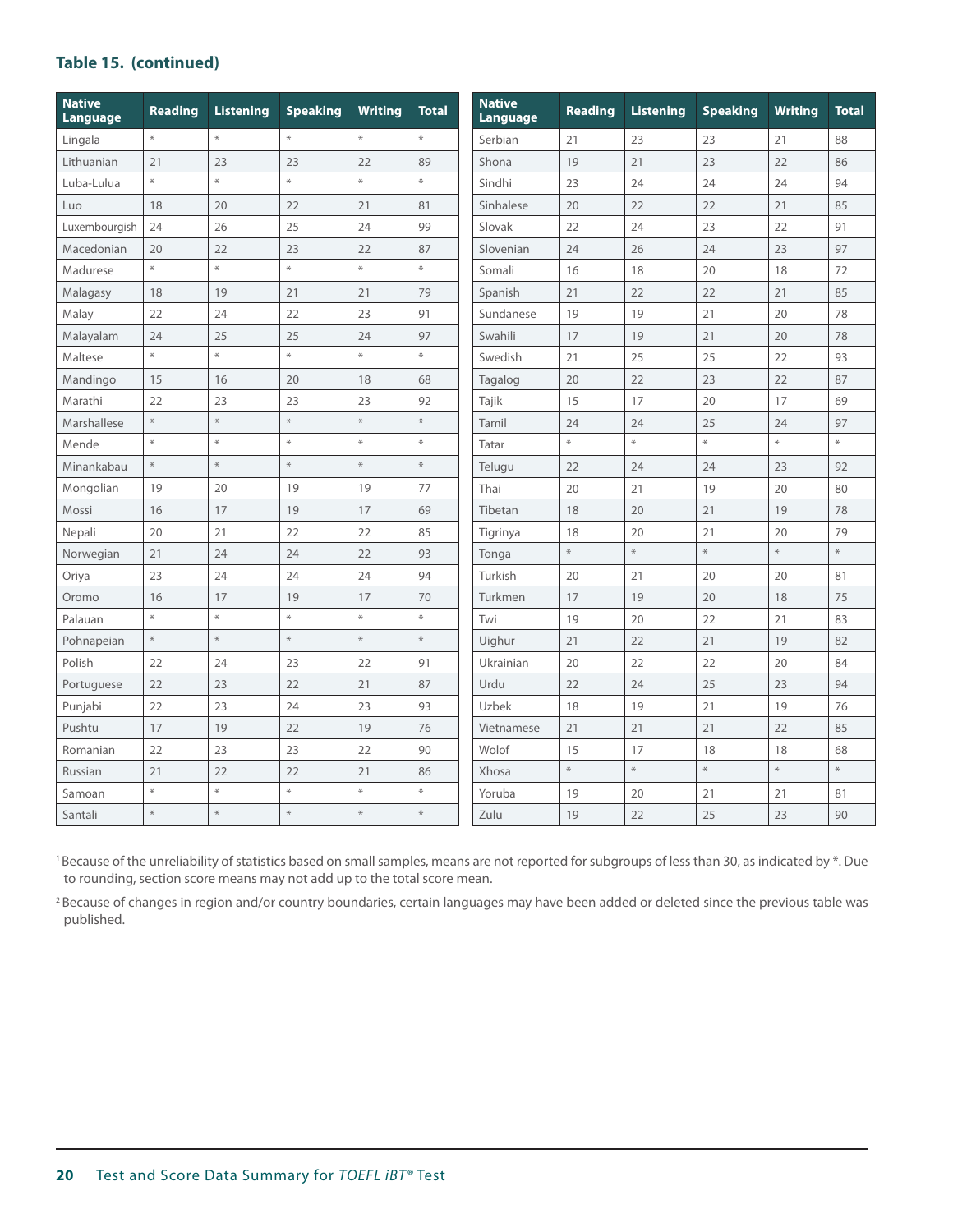### <span id="page-20-0"></span>Table 16. *TOEFL iBT®* Total and Section Score Means<sup>1</sup> — All Examinees Classified by Geographic Region **and Native Country2**

| Geographic                   |                |                  |                 |                |              | <b>Geographic</b>              |                                                    |                  |                 |                |              |
|------------------------------|----------------|------------------|-----------------|----------------|--------------|--------------------------------|----------------------------------------------------|------------------|-----------------|----------------|--------------|
| <b>Region</b>                | <b>Reading</b> | <b>Listening</b> | <b>Speaking</b> | <b>Writing</b> | <b>Total</b> | <b>Region</b>                  | <b>Reading</b>                                     | <b>Listening</b> | <b>Speaking</b> | <b>Writing</b> | <b>Total</b> |
| and Native<br><b>Country</b> |                |                  |                 |                |              | and Native<br><b>Country</b>   |                                                    |                  |                 |                |              |
| <b>Africa</b>                |                |                  |                 |                |              | Seychelles                     | $\frac{\partial \mathcal{L}}{\partial \mathbf{r}}$ | $\ast$           | $\ast$          | $\ast$         | $\ast$       |
| Angola                       | 14             | 17               | 20              | 17             | 68           | Sierra Leone                   | 14                                                 | 17               | 20              | 16             | 67           |
| Benin                        | 16             | 16               | 18              | 17             | 66           | Somalia                        | 15                                                 | 17               | 19              | 17             | 68           |
| <b>Botswana</b>              | 19             | 22               | 23              | 23             | 86           | South Africa                   | 23                                                 | 25               | 26              | 24             | 98           |
| <b>Burkina Faso</b>          | 16             | 16               | 18              | 17             | 68           | South Sudan                    | 17                                                 | 17               | 20              | 18             | 72           |
| Burundi                      | 15             | 17               | 19              | 18             | 69           | Swaziland                      | 21                                                 | 22               | 24              | 23             | 89           |
| Cameroon                     | 16             | 17               | 19              | 18             | 71           | Tanzania,                      |                                                    |                  |                 |                |              |
| Cape Verde                   | 14             | 17               | 19              | 17             | 67           | United Republic<br>of          | 16                                                 | 18               | 21              | 19             | 74           |
| Central African<br>Republic  | $\ast$         | $\ast$           | $\ast$          | $\ast$         | *            | Togo                           | 14                                                 | 15               | 17              | 16             | 62           |
| Chad                         | 15             | 16               | 18              | 17             | 65           | Tunisia                        | 20                                                 | 22               | 22              | 20             | 83           |
| Comoros                      | $\ast$         | $\ast$           | $\ast$          | $\ast$         | $\ast$       | Uganda                         | 16                                                 | 19               | 22              | 21             | 78           |
| Congo                        | 13             | 15               | 18              | 16             | 62           | Zambia                         | 18                                                 | 20               | 22              | 21             | 81           |
| Congo, The                   |                |                  |                 |                |              | Zimbabwe                       | 20                                                 | 22               | 23              | 23             | 88           |
| Democratic<br>Republic of    | 15             | 17               | 20              | 18             | 69           | <b>Americas</b>                |                                                    |                  |                 |                |              |
| Cote D'Ivoire                | 14             | 15               | 17              | 16             | 61           | Antigua and<br>Barbuda         | $\divideontimes$                                   | $\ast$           | $\ast$          | $\ast$         | $\ast$       |
| Djibouti                     | 17             | 19               | 20              | 18             | 74           | Argentina                      | 22                                                 | 23               | 22              | 21             | 88           |
| Equatorial<br>Guinea         | $\ast$         | $\ast$           | $\ast$          | $\ast$         | $\ast$       | Aruba                          | 19                                                 | 22               | 22              | 21             | 83           |
| Eritrea                      | 18             | 20               | 21              | 19             | 78           | <b>Bahamas</b>                 | 19                                                 | 22               | 25              | 22             | 88           |
| Ethiopia                     | 17             | 20               | 21              | 18             | 76           | <b>Barbados</b>                | $\frac{\partial f}{\partial t}$                    | $\ast$           | $\ast$          | $\ast$         | $\ast$       |
| Gabon                        | 14             | 17               | 18              | 17             | 66           | <b>Belize</b>                  | $\ast$                                             | $\ast$           | $\ast$          | $\ast$         | $\ast$       |
| Gambia                       | 15             | 17               | 20              | 18             | 70           | Bermuda                        | $\ast$                                             | $\ast$           | $\ast$          | $\ast$         | $\ast$       |
| Ghana                        | 18             | 20               | 21              | 21             | 80           | <b>Bolivia</b>                 | 18                                                 | 20               | 21              | 19             | 78           |
| Guinea                       | 13             | 14               | 18              | 16             | 60           | Bonaire, Sint<br>Eustatius and | $\ast$                                             | ₩                | $\ast$          | $\ast$         | $\ast$       |
| Guinea-Bissau                | $\ast$         | $\ast$           | $\ast$          | $\ast$         | $\ast$       | Saba                           |                                                    |                  |                 |                |              |
| Kenya                        | 18             | 20               | 22              | 21             | 81           | <b>Brazil</b>                  | 22                                                 | 23               | 22              | 21             | 87           |
| Lesotho                      | 18             | 20               | 23              | 23             | 84           | Canada                         | 23                                                 | 24               | 24              | 23             | 94           |
| Liberia                      | 13             | 16               | 21              | 18             | 67           | Cayman Islands                 | $\frac{\partial \mathcal{L}}{\partial \mathbf{r}}$ | $\ast$           | $\ast$          | $\ast$         | $\ast$       |
| Madagascar                   | 19             | 20               | 21              | 21             | 81           | Chile                          | 20                                                 | 21               | 20              | 19             | 79           |
| Malawi                       | 18             | 21               | 23              | 22             | 83           | Colombia                       | 20                                                 | 21               | 21              | 20             | 83           |
| Mali                         | 14             | 16               | 18              | 16             | 63           | Costa Rica                     | 22                                                 | 24               | 23              | 22             | 91           |
| Mauritania                   | 15             | 19               | 20              | 17             | $71\,$       | Cuba                           | 20<br>18                                           | 20               | $20\,$          | 19             | 79           |
| Mauritius                    | 22             | 24               | 23              | 23             | 92           | Curacao                        | $\ast$                                             | 21<br>$\ast$     | 22<br>$\ast$    | 20<br>$\ast$   | 80<br>$\ast$ |
| Mayotte                      | $\ast$         | $\ast$           | $\ast$          | $\ast$         | $\ast$       | Dominica<br>Dominican          |                                                    |                  |                 |                |              |
| Mozambique                   | 16             | 19               | 21              | 19             | 75           | Republic                       | 19                                                 | 21               | 22              | 20             | 83           |
| Namibia                      | 18             | 21               | 23              | 22             | 84           | Ecuador                        | 20                                                 | 22               | 22              | 21             | 84           |
| Niger                        | 15             | 16               | 18              | 16             | 65           | El Salvador                    | 20                                                 | 22               | 22              | 21             | 85           |
| Nigeria                      | 18             | 20               | 21              | 20             | 79           | French Guiana                  | $\ast$                                             | $*$              | $\ast$          | $\ast$         | $\ast$       |
| Reunion                      | 19             | 21               | $20\,$          | 20             | 79           | Grenada                        | $\mathcal{H}$                                      | $\ast$           | $\ast$          | $\ast$         | $\ast$       |
| Rwanda                       | 16             | 18               | 21              | 19             | 75           | Guadeloupe                     | 18                                                 | 20               | 21              | 19             | 78           |
| Sao Tome and<br>Principe     | $\ast$         | $\ast$           | $\ast$          | $\ast$         | $\ast$       | Guatemala                      | 20                                                 | 21               | 22              | 21             | 84           |
| Senegal                      | 15             | $17\,$           | 18              | 17             | 67           | Guyana                         | $\ast$                                             | $\ast$           | $\ast$          | $\ast$         | $\ast$       |
|                              |                |                  |                 |                |              | Haiti                          | 14                                                 | 15               | 19              | 17             | 64           |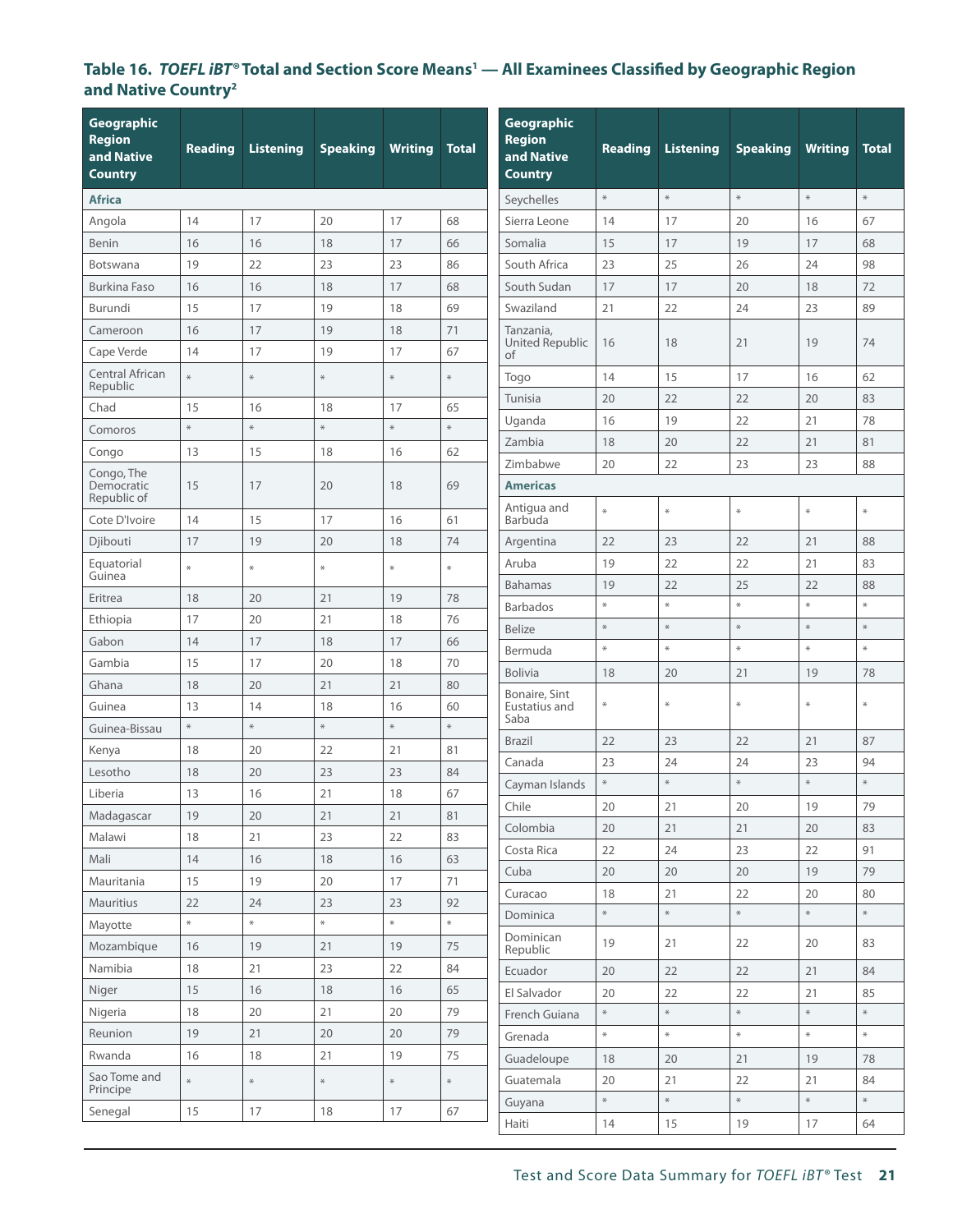# **Table 16. (continued)**

| Geographic<br><b>Region</b><br>and Native<br><b>Country</b> | <b>Reading</b> | <b>Listening</b> | <b>Speaking</b> | <b>Writing</b>           | <b>Total</b> | Geographic<br><b>Region</b><br>and Native<br><b>Country</b> | <b>Reading</b> | <b>Listening</b> | <b>Speaking</b>                                    | <b>Writing</b>                                            | <b>Total</b>                                              |
|-------------------------------------------------------------|----------------|------------------|-----------------|--------------------------|--------------|-------------------------------------------------------------|----------------|------------------|----------------------------------------------------|-----------------------------------------------------------|-----------------------------------------------------------|
| Honduras                                                    | 20             | 22               | 23              | 21                       | 86           | Korea,                                                      |                |                  |                                                    |                                                           |                                                           |
| Jamaica                                                     | 19             | 22               | 24              | 22                       | 86           | Democratic<br>People's                                      | 21             | 21               | 20                                                 | 20                                                        | 83                                                        |
| Martinique                                                  | 18             | 20               | 20              | 19                       | 77           | Republic of                                                 |                |                  |                                                    |                                                           |                                                           |
| Mexico                                                      | 21             | 23               | 22              | 21                       | 87           | Korea, Republic<br>of                                       | 22             | 21               | 20                                                 | 20                                                        | 83                                                        |
| Netherlands<br><b>Antilles</b>                              | 18             | 22               | 23              | 20                       | 83           | Kyrgyzstan                                                  | 17             | 19               | 20                                                 | 18                                                        | 74                                                        |
| Nicaragua                                                   | 20             | 21               | 23              | 21                       | 84           | Lao, People's<br>Democratic                                 | 14             | 17               | 19                                                 | 17                                                        | 67                                                        |
| Panama                                                      | 20             | 22               | 22              | 21                       | 84           | Republic                                                    |                |                  |                                                    |                                                           |                                                           |
| Paraguay                                                    | 21             | 22               | 22              | 21                       | 87           | Macao                                                       | 20             | 21               | 21                                                 | 21                                                        | 83                                                        |
| Peru                                                        | 21             | 22               | 22              | 21                       | 85           | Malaysia                                                    | 23             | 24               | 22                                                 | 23                                                        | 91                                                        |
| Puerto Rico                                                 | 19             | 21               | 22              | 20                       | 82           | <b>Maldives</b>                                             | $\ast$         | $\ast$           | $\ast$                                             | $\ast$                                                    | $\ast$                                                    |
| Saint Kitts and                                             | *              | $\ast$           | $\ast$          | ⋇                        | *            | Mongolia                                                    | 18             | 20               | 20                                                 | 19                                                        | 77                                                        |
| <b>Nevis</b>                                                | *              | $\ast$           | $\ast$          | $\ast$                   | $\ast$       | Myanmar                                                     | 19             | 20               | 21                                                 | 21                                                        | 81                                                        |
| Saint Lucia                                                 |                |                  |                 |                          |              | Nepal                                                       | 20             | 21               | 22                                                 | 22                                                        | 85                                                        |
| Saint Martin<br>(French Part)                               | $\ast$         | $\ast$           | $\ast$          | ∗                        | $\ast$       | Pakistan                                                    | 22             | 23               | 25                                                 | 23                                                        | 94                                                        |
| Saint Vincent                                               |                |                  |                 |                          |              | Philippines                                                 | 20             | 22               | 23                                                 | 22                                                        | 88                                                        |
| and the<br>Grenadines                                       | $\ast$         | $\ast$           | $\ast$          | $\ast$                   | $\ast$       | Singapore                                                   | 24             | 25               | 24                                                 | 24                                                        | 98                                                        |
| Sint Maarten                                                | $\ast$         | $\ast$           | $\ast$          | $\ast$                   | $\ast$       | Sri Lanka                                                   | 20             | 22               | 22                                                 | 21                                                        | 85                                                        |
| Suriname                                                    | 18             | 21               | 23              | 21                       | 82           | Taiwan                                                      | 22             | 22               | 20                                                 | 20                                                        | 83                                                        |
| Trinidad and                                                | 23             | 24               | 25              | 25                       | 97           | Tajikistan                                                  | 15             | 17               | 20                                                 | 17                                                        | 69                                                        |
| Tobago                                                      |                |                  |                 |                          |              | Thailand                                                    | 20             | 21               | 20                                                 | 20                                                        | 80                                                        |
| <b>United States</b>                                        | 22             | 23               | 23              | 22                       | 91           | Timor-Leste                                                 | $\ast$         | $\ast$           | $\frac{\partial \mathcal{L}}{\partial \mathbf{r}}$ | $\frac{\partial \mathcal{L}}{\partial \mathbf{r}^*}$      | $\ast$                                                    |
| Uruguay                                                     | 22             | 23               | 22              | 21                       | 88           | Turkmenistan                                                | 18             | 20               | 20                                                 | 19                                                        | 77                                                        |
| Venezuela                                                   | 20             | 21               | 22              | 20                       | 83           | Uzbekistan                                                  | 19             | 21               | 21                                                 | 20                                                        | 81                                                        |
| Virgin Islands<br>(British)                                 | $\ast$         | $\ast$           | $\ast$          | ∗                        | *            | Viet Nam                                                    | 21             | 21               | 21                                                 | 22                                                        | 84                                                        |
| Virgin Islands                                              | $\ast$         | $\ast$           | $\ast$          | $\boldsymbol{\varkappa}$ | $\ast$       | <b>Europe</b>                                               | $\ast$         | $\ast$           | $\ast$                                             | $\ast$                                                    | $\ast$                                                    |
| $(U.\bar{S})$                                               |                |                  |                 |                          |              | Aland Islands                                               |                |                  |                                                    |                                                           |                                                           |
| <b>Asia</b>                                                 |                |                  |                 |                          |              | Albania                                                     | 18<br>$\ast$   | 21<br>$\ast$     | 22<br>$\ast$                                       | 20<br>$\frac{\partial \mathcal{L}}{\partial \mathcal{L}}$ | 82<br>$\ast$                                              |
| Afghanistan                                                 | 16             | 18               | 21              | 19                       | 74           | Andorra                                                     |                |                  |                                                    |                                                           |                                                           |
| Azerbaijan                                                  | 19             | 19               | 21              | 20                       | 79           | Armenia<br>Austria                                          | 19<br>25       | 20<br>26         | 21<br>25                                           | 21<br>24                                                  | 81<br>100                                                 |
| Bangladesh                                                  | 22<br>$\ast$   | 22<br>$\ast$     | 22<br>$\ast$    | 22<br>$\ast$             | 88<br>$\ast$ | Belarus                                                     | 21             | 22               | 23                                                 | 21                                                        | 86                                                        |
| Bhutan                                                      |                |                  |                 |                          |              | Belgium                                                     | 25             | 26               | 25                                                 | 23                                                        | 98                                                        |
| Brunei<br>Darussalam                                        | $\ast$         | $\ast$           | $\ast$          | $\ast$                   | $\ast$       | Bosnia and                                                  | 21             | 23               | 23                                                 | 21                                                        | 87                                                        |
| Cambodia                                                    | 16             | 18               | 20              | 19                       | 73           | Herzegovina                                                 |                |                  |                                                    |                                                           |                                                           |
| China                                                       | 21             | 20               | 20              | 20                       | 81           | Bulgaria                                                    | 22             | 24               | 23                                                 | 22                                                        | 92                                                        |
| Christmas Island                                            | $\ast$         | $\ast$           | $\ast$          | $\ast$                   | $\ast$       | Croatia                                                     | 23             | 25               | 24                                                 | 22                                                        | 93                                                        |
| Cocos (Keeling)<br>Islands                                  | $\ast$         | $\ast$           | $\ast$          | $\ast$                   | $\ast$       | Cyprus                                                      | 21             | 22               | 22                                                 | 22                                                        | 87                                                        |
| Hong Kong                                                   | 21             | 23               | 22              | 22                       | 88           | Czech Republic                                              | 21             | 24               | 23                                                 | 22                                                        | 90                                                        |
| India                                                       | 23             | 24               | 24              | 24                       | 95           | Denmark                                                     | 23             | 25               | 26                                                 | 23                                                        | 97                                                        |
| Indonesia                                                   | 21             | 22               | 21              | 21                       | 86           | Estonia                                                     | 23<br>$\ast$   | 25<br>$\ast$     | 24<br>$\ast$                                       | 23<br>$\ast$                                              | 95<br>$\frac{\partial \mathcal{L}}{\partial \mathcal{L}}$ |
| Japan                                                       | $18\,$         | 18               | 17              | 18                       | 72           | Faroe Islands                                               |                |                  |                                                    |                                                           |                                                           |
| Kazakhstan                                                  | 20             | 22               | 22              | 21                       | 85           | Finland                                                     | 23<br>22       | 25<br>23         | 23<br>22                                           | 23<br>21                                                  | 94                                                        |
|                                                             |                |                  |                 |                          |              | France                                                      |                |                  |                                                    |                                                           | 88                                                        |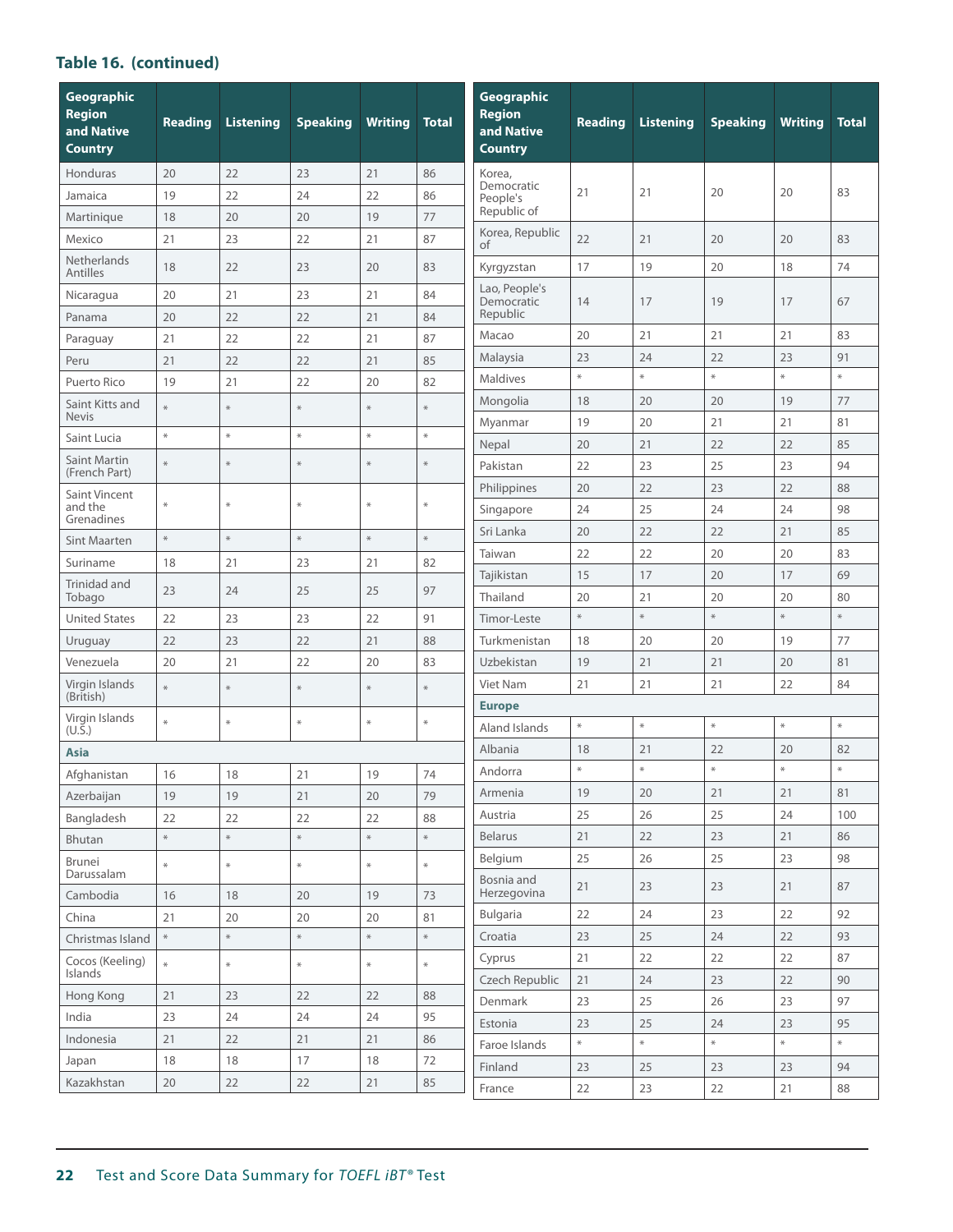# **Table 16. (continued)**

| Geographic<br><b>Region</b><br>and Native<br><b>Country</b> | <b>Reading</b> | <b>Listening</b> | <b>Speaking</b> | <b>Writing</b> | <b>Total</b> | Geographic<br><b>Region</b><br>and Native<br><b>Country</b> | <b>Reading</b>                                       | <b>Listening</b> | <b>Speaking</b> | <b>Writing</b> | <b>Total</b> |
|-------------------------------------------------------------|----------------|------------------|-----------------|----------------|--------------|-------------------------------------------------------------|------------------------------------------------------|------------------|-----------------|----------------|--------------|
| Georgia                                                     | 21             | 23               | 22              | 21             | 86           | <b>MidEast</b>                                              |                                                      |                  |                 |                |              |
| Germany                                                     | 24             | 26               | 25              | 24             | 98           | Algeria                                                     | 18                                                   | 20               | 21              | 19             | 77           |
| Greece                                                      | 23             | 25               | 23              | 23             | 94           | Bahrain                                                     | 21                                                   | 24               | 24              | 22             | 91           |
| Greenland                                                   | $\ast$         | $\ast$           | $\ast$          | $\ast$         | $\ast$       | Egypt                                                       | 20                                                   | 22               | 22              | 21             | 86           |
| Holy See<br>(Vatican City<br>State)                         | *              | $\ast$           | $\ast$          | $\ast$         | ∗            | Iran, Islamic<br>Republic of                                | 22                                                   | 22               | 21              | 21             | 86           |
| Hungary                                                     | 23             | 24               | 23              | 22             | 92           | Iraq                                                        | 17                                                   | 20               | 21              | 19             | 77           |
| Iceland                                                     | 23             | 25               | 24              | 23             | 95           | Israel                                                      | 22                                                   | 24               | 23              | 21             | 90           |
| Ireland                                                     | 23             | 23               | 24              | 23             | 93           | Jordan                                                      | 18                                                   | 21               | 21              | 19             | 80           |
| Italy                                                       | 23             | 23               | 22              | 22             | 90           | Kuwait                                                      | 18                                                   | 21               | 22              | 20             | 80           |
| Jersey                                                      | $\ast$         | $\ast$           | $\ast$          | $\ast$         | $\ast$       | Lebanon                                                     | 21                                                   | 23               | 23              | 22             | 89           |
| Kosovo,<br>Republic of                                      | 19             | 21               | 23              | 21             | 84           | Libyan Arab<br>Jamahiriya                                   | 18                                                   | 20               | 22              | 19             | 79           |
| Latvia                                                      | 21             | 24               | 24              | 22             | 91           | Morocco                                                     | 18                                                   | 21               | 21              | 20             | 80           |
| Liechtenstein                                               | $\ast$         | $\ast$           | $\ast$          | $\ast$         | $\ast$       | Oman                                                        | 18                                                   | 21               | 22              | 20             | 80           |
| Lithuania                                                   | 21             | 23               | 23              | 22             | 89           | Palestine<br><b>Territories</b>                             | 17                                                   | 20               | 21              | 19             | 77           |
| Luxembourg                                                  | 24             | 25               | 24              | 24             | 97           | Qatar                                                       | 19                                                   | 21               | 22              | 20             | 82           |
| Macedonia,                                                  |                |                  |                 |                |              | Saudi Arabia                                                | 16                                                   | 20               | 21              | 18             | 74           |
| Former<br>Yugoslav<br>Republic of                           | 20             | 22               | 23              | 22             | 87           | Sudan                                                       | 19                                                   | 21               | 22              | 19             | 80           |
| Malta                                                       | $\ast$         | $\ast$           | $\ast$          | $\ast$         | $\ast$       | Syrian Arab<br>Republic                                     | 19                                                   | 21               | 22              | 20             | 81           |
| Moldova,<br>Republic of                                     | 21             | 22               | 22              | 21             | 87           | <b>United Arab</b><br>Emirates                              | 19                                                   | 21               | 23              | 21             | 84           |
| Monaco                                                      | 21             | 22               | 23              | 21             | 87           | West Bank                                                   | $\ast$                                               | $\ast$           | $\ast$          | $\ast$         | $\ast$       |
| Montenegro                                                  | 18             | 21               | 22              | 20             | 81           | Yemen                                                       | 16                                                   | 19               | 21              | 18             | 74           |
| Netherlands                                                 | 24             | 26               | 25              | 24             | 99           | <b>Pacific</b>                                              |                                                      |                  |                 |                |              |
| Northern<br>Ireland                                         | $\ast$         | $\ast$           | $\ast$          | $\ast$         | $\ast$       | American<br>Samoa                                           | $\ast$                                               | ∦                | $\ast$          | $\ast$         | $\ast$       |
| Norway                                                      | 21             | 24               | 24              | 22             | 92           | Australia                                                   | 23                                                   | 25               | 24              | 23             | 95           |
| Poland                                                      | 22             | 24               | 23              | 22             | 91           | <b>British Indian</b><br>Ocean Territory                    | $\frac{\partial \mathcal{L}}{\partial \mathbf{r}}$   | $\ast$           | $\ast$          | $*$            | $\ast$       |
| Portugal                                                    | 22             | 24               | 23              | 22             | 91           | Fiji                                                        | $\mathcal{H}$                                        | $\ast$           | $\ast$          | $\ast$         | $\ast$       |
| Romania<br>Russian                                          | 23             | 24               | 23              | 23             | 92           | French<br>Polynesia                                         | 20                                                   | 22               | 21              | 21             | 84           |
| Federation                                                  | 21             | 23               | 22              | 21             | 88           | Guam                                                        | $\frac{\partial \mathcal{L}}{\partial \mathbf{r}^*}$ | $\ast$           | $\ast$          | $\ast$         | $\ast$       |
| San Marino                                                  | $\ast$         | $\ast$           | $\ast$          | $\ast$         | $\ast$       | Kiribati                                                    | $\ast$                                               | $\ast$           | $\ast$          | $\ast$         | $\ast$       |
| Scotland                                                    | $\ast$         | $\ast$           | $\ast$          | $\ast$         | $\ast$       | Marshall Islands                                            | $\frac{M}{N}$                                        | $\ast$           | $\ast$          | $\ast$         | $\ast$       |
| Serbia                                                      | 21             | 23               | 23              | 22             | 89           | Micronesia,                                                 |                                                      |                  |                 |                |              |
| Slovakia                                                    | 22             | 24               | 23              | 22             | 91           | Federated<br>States of                                      | $\frac{\partial \mathcal{L}}{\partial \mathbf{r}}$   | $\ast$           | $\ast$          | $\ast$         |              |
| Slovenia                                                    | 24             | 25               | 24              | 23             | 97           | Nauru                                                       | *                                                    | $\ast$           | $\ast$          | $\ast$         | $\ast$       |
| Spain                                                       | 23             | 23               | 22              | 22             | 90           | New Caledonia                                               | $\ast$                                               | $\ast$           | $\ast$          | $\ast$         | $\ast$       |
| Sweden                                                      | 21             | 25               | 25              | 22             | 93           | New Zealand                                                 | 24                                                   | 25               | 23              | 23             | 94           |
| Switzerland                                                 | 25             | 26               | 25              | 24             | 99           | Norfolk Island                                              | $\ast$                                               | $\ast$           | $\ast$          | $\ast$         | $\ast$       |
| Turkey                                                      | 20             | 21               | 20              | 20             | 80           | Northern                                                    |                                                      |                  |                 |                |              |
| Ukraine                                                     | 20             | 22               | 22              | 21             | 86           | Mariana Islands                                             | $\frac{M}{N}$                                        | $\ast$           | $\ast$          | $\ast$         | $\ast$       |
| United<br>Kingdom                                           | 23             | 24               | 24              | 23             | 94           | Palau                                                       | $\ast$                                               | $\ast$           | $\ast$          | $\ast$         | $\ast$       |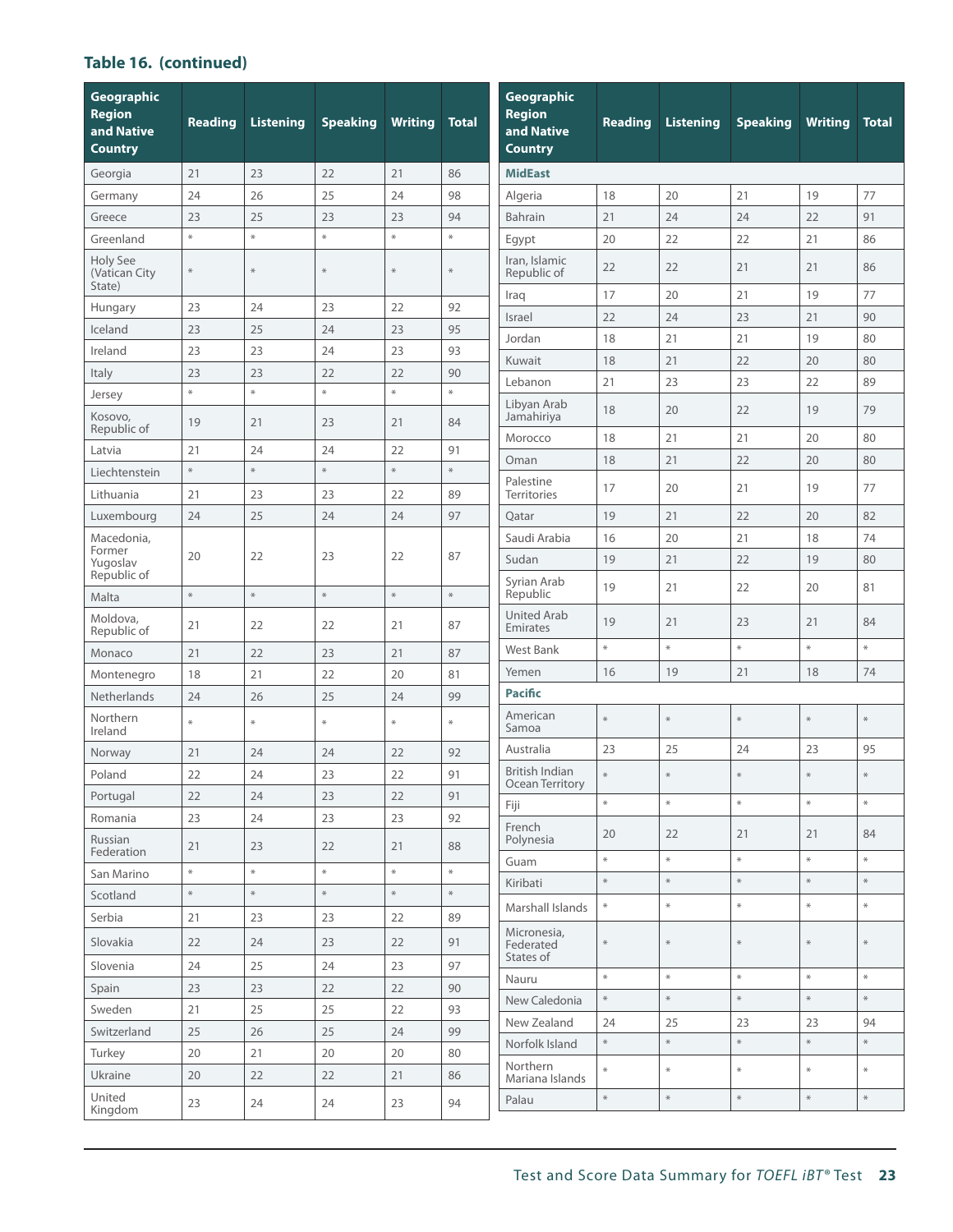#### **Table 16. (continued)**

| Geographic<br><b>Region</b><br>and Native<br><b>Country</b> | Reading                                              | Listening | <b>Speaking</b> | <b>Writing Total</b>                                 |                         | Geographic<br><b>Region</b><br>and Native<br><b>Country</b> | <b>Reading</b>   | <b>Listening</b>         | <b>Speaking</b>             | <b>Writing</b>                  | <b>Total</b>                                        |
|-------------------------------------------------------------|------------------------------------------------------|-----------|-----------------|------------------------------------------------------|-------------------------|-------------------------------------------------------------|------------------|--------------------------|-----------------------------|---------------------------------|-----------------------------------------------------|
| Papua New                                                   | ¥.                                                   | *         | $\frac{1}{N}$   | $\frac{\partial \mathcal{L}}{\partial \mathbf{r}^*}$ | $\frac{1}{2}$           | <b>Other</b>                                                |                  |                          |                             |                                 |                                                     |
| Guinea                                                      |                                                      |           |                 |                                                      |                         | Antarctica                                                  | $\ast$           | $\boldsymbol{\varkappa}$ | 圣                           | $\frac{\partial f}{\partial t}$ | $\frac{\partial \mathcal{L}}{\partial \mathcal{L}}$ |
| Pitcairn                                                    | $\frac{\Delta E}{\Delta V}$                          | *         | $\ast$          | $\frac{1}{2}$                                        | $\ast$<br>$\frac{1}{2}$ | French                                                      | $\divideontimes$ | $\boldsymbol{\varkappa}$ | $\frac{\Delta V}{\Delta V}$ | $\frac{N}{N}$                   | $\ast$                                              |
| Samoa                                                       | $\frac{\partial f}{\partial t}$                      | $\ast$    | $\ast$          | $\ast$                                               |                         | Southern and<br>Antarctic Lands                             |                  |                          |                             |                                 |                                                     |
| Solomon                                                     | $\frac{\partial \mathcal{L}}{\partial \mathbf{r}^*}$ | $\ast$    | $\ast$          | $\frac{1}{2}$                                        | $\ast$                  |                                                             |                  |                          |                             |                                 |                                                     |
| Islands                                                     |                                                      |           |                 |                                                      |                         | Heard and                                                   | $\ast$           | $\ast$                   | 圣                           | $\ast$                          | $\frac{\partial \mathcal{L}}{\partial \mathcal{L}}$ |
| Tonga                                                       | $\frac{\partial f}{\partial t}$                      | ₩         | $\frac{1}{N}$   | $\ast$                                               |                         | McDonald<br>Islands                                         |                  |                          |                             |                                 |                                                     |
|                                                             |                                                      |           |                 |                                                      |                         | <b>US Minor</b><br>Outlying Islands                         | $\frac{1}{2}$    | $\boldsymbol{\varkappa}$ | 圣                           | $\ast$                          | 圣                                                   |

<sup>1</sup> Because of the unreliability of statistics based on small samples, means are not reported for subgroups of less than 30, as indicated by \*. Due to rounding, section score means may not add up to the total score mean.

<sup>2</sup> Because of changes in region and/or country boundaries, certain countries may have been added or deleted since the previous table was published.